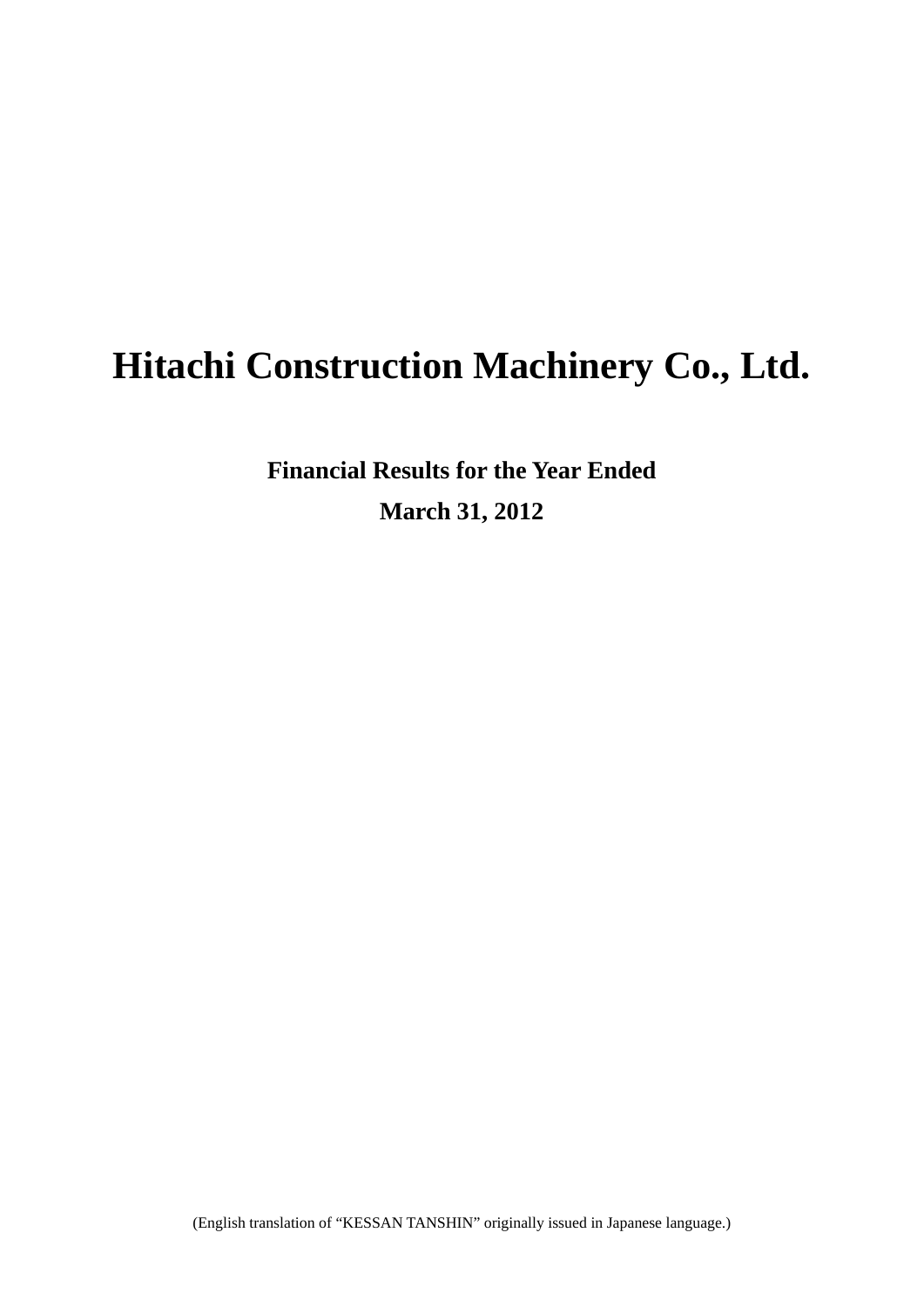## **Consolidated Financial Results for the Year Ended March 31, 2012 (Japan GAAP)** April 25, 2012

Listed company: Hitachi Construction Machinery Co., Ltd. (HCM) Stock exchange: Tokyo, Osaka (first section) Code number: 6305 URL http://www.hitachi-c-m.com/ Representative: Yuichi Tsujimoto, President and Chief Executive Officer Scheduled date of regular General Meeting of Shareholders: June 25, 2012 Scheduled date of commencement of payment of dividends: May 31, 2012 Scheduled date for submission of Securities Report: June 26, 2012 Supplementary materials to the financial statements have been prepared: Yes Presentation will be held to explain the financial statements: Yes

(for institutional investors, analysts and journalists)

U.S. Accounting Standards are not applied.

1. Consolidated results for the year ended March 2012 (April 1, 2011 to March 31, 2012)

(1) Consolidated results (Rounded off to the nearest million)

| ri i Consonuateu results<br>тхойносо он то те неатем пипнонт |                 |      |                  |       |                 |                                                                                                                                                                                                               |                 |       |  |  |  |  |  |  |
|--------------------------------------------------------------|-----------------|------|------------------|-------|-----------------|---------------------------------------------------------------------------------------------------------------------------------------------------------------------------------------------------------------|-----------------|-------|--|--|--|--|--|--|
|                                                              | Net sales       |      | Operating income |       | Ordinary income |                                                                                                                                                                                                               | Net income      |       |  |  |  |  |  |  |
|                                                              | Millions of yen | %    | Millions of yen  | %     | Millions of yen | $\%$                                                                                                                                                                                                          | Millions of yen | $\%$  |  |  |  |  |  |  |
| March 31, 2012                                               | 817.143         | 5.6  | 54.837           | 32.1  | 51.711          | 23.4                                                                                                                                                                                                          | 23,036          | 107.8 |  |  |  |  |  |  |
| March 31, 2011                                               | 773.769         | 27.7 | 41.511           | 111.0 | 41.912          | 118.7                                                                                                                                                                                                         | 11.088          | 175.9 |  |  |  |  |  |  |
|                                                              |                 |      |                  |       |                 | $M_{\text{out}}$ $1.9019$ , $V(0.160 \ldots 11)$ $\ldots$ (120.00)) $M_{\text{out}}$ $M_{\text{out}}$ $2011$ , $V(12.211 \ldots 11)$ $\ldots$<br>$N_{\text{min}}$ $\alpha_{\text{min}}$ $\alpha_{\text{min}}$ |                 |       |  |  |  |  |  |  |

Note: Comprehensive income March 2012: ¥29,160 million (138.8%) March 2011: ¥12,211 million (-14.4%)

|                | Net income per share | Net income per share<br>(Diluted) | Return on equity | Ordinary income<br>to total assets | Operating income<br>to net sales |
|----------------|----------------------|-----------------------------------|------------------|------------------------------------|----------------------------------|
|                | Yen                  | Yen                               | $\%$             | $\frac{0}{6}$                      | $\frac{0}{0}$                    |
| March 31, 2012 | 108.88               | 108.86                            | 72               | 0.1                                | b.                               |
| March 31, 2011 | 52.44                | 52.41                             | 3.6              | 4.6                                | 5.4                              |

References:

1) Gain (loss) on equity earnings of affiliated companies March 2012: ¥526 million March 2011: ¥1,083 million

2) Percentages indicated for net sales, operating income, ordinary income and net income are increases (decreases) compared with the previous fiscal year.

(2) Consolidated financial position

|                | Total assets    | Net assets      | Equity ratio | Net assets per share |  |
|----------------|-----------------|-----------------|--------------|----------------------|--|
|                | Millions of yen | Millions of yen | $\%$         | Yen                  |  |
| March 31, 2012 | .086,116        | 368,777         | 29.7         | .522.86              |  |
| March 31, 2011 | 944.370         | 348.986         | 32.4         | .447.52              |  |

Reference: Total equity at fiscal year-end March 2012: ¥322,570 million March 2011: ¥306,106 million

(3) Consolidated cash flows

|                | Net cash provided by | Net cash used in investing | Net cash provided by | Cash and cash equivalents |
|----------------|----------------------|----------------------------|----------------------|---------------------------|
|                | operating activities | activities                 | financial activities | at end of year            |
|                | Millions of yen      | Millions of yen            | Millions of yen      | Millions of yen           |
| March 31, 2012 | 11,088               | (39,044)                   | 34.857               | 81,059                    |
| March 31, 2011 | 27.395               | (20.768)                   | 14.646               | 74.710                    |

#### 2. Dividends status

|                                |               |                | Cash dividends per share | Dividends | Dividend | Dividends       |                                   |                             |
|--------------------------------|---------------|----------------|--------------------------|-----------|----------|-----------------|-----------------------------------|-----------------------------|
|                                | First Ouarter | Second Quarter | Third Quarter            | Year end  | Total    | paid<br>(Total) | Payout<br>Ratio<br>(Consolidated) | on Equity<br>(Consolidated) |
|                                | Yen           | Yen            | Yen                      | Yen       | Yen      | Millions of yen | $\%$                              | $\%$                        |
| March 31, 2011                 |               | 10.00          |                          | 10.00     | 20.00    | 4,229           | 38.1                              | 1.4                         |
| March 31, 2012                 |               | 15.00          |                          | 15.00     | 30.00    | 6,350           | 27.6                              | 2.0                         |
| March 31, 2013<br>(Projection) |               | 20.00          |                          | 20.00     | 40.00    |                 | 24.2                              |                             |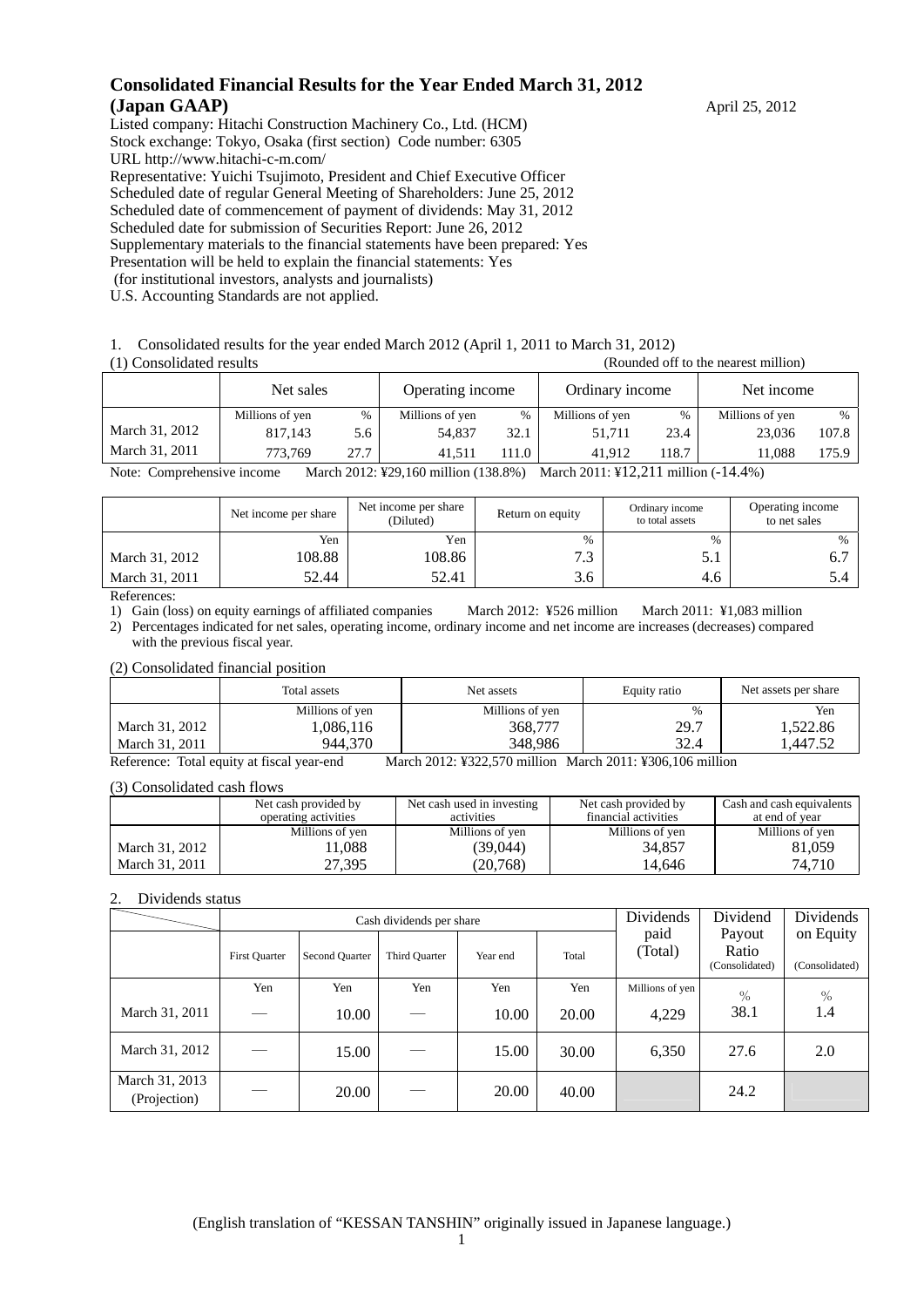3. Projected consolidated results for the fiscal year ending March 2013 (April 1, 2012 to March 31, 2013)

|                                 | Net sales          |      | Operating income |      | Ordinary income |       | Net income      |      |
|---------------------------------|--------------------|------|------------------|------|-----------------|-------|-----------------|------|
|                                 | Millions of<br>yen | $\%$ | Millions of yen  | $\%$ | Millions of yen | %     | Millions of yen | %    |
| September 30, 2012<br>(Interim) | 424,000            | 16.2 | 23,000           | 12.5 | 16.500          | (7.5) | 10.000          | 82.4 |
| March 31, 2013                  | 880,000            | 7.7  | 78,000           | 42.2 | 68,000          | 31.5  | 35,000          | 51.9 |

|                                 | Net income (loss)<br>per share |
|---------------------------------|--------------------------------|
|                                 | Yen                            |
| September 30, 2012<br>(Interim) | 47.21                          |
| March 31, 2013                  | 165.24                         |

Reference:

Percentages indicated show changes from the same period of the previous fiscal year for September 30, 2012(Interim) and changes from the previous fiscal year for March 31, 2013.

#### 4. Others

- (1) Significant changes involving subsidiaries during the fiscal year (changes involving specific subsidiaries accompanying changes in the scope of consolidation): None
- (2) Changes in accounting policies; changes in accounting estimates; restatements

|                  | [1] Changes in the accompanying revision of accounting policies |  |  | None |  |
|------------------|-----------------------------------------------------------------|--|--|------|--|
|                  | [2] Changes other than those in [1]                             |  |  | None |  |
|                  | [3] Changes in accounting estimates                             |  |  | None |  |
| [4] Restatements |                                                                 |  |  | None |  |
|                  |                                                                 |  |  |      |  |

(3) Number of outstanding shares (common shares)

| [1] Number of outstanding shares at fiscal year-end (including treasury shares) |                         |                         |  |  |  |  |  |  |
|---------------------------------------------------------------------------------|-------------------------|-------------------------|--|--|--|--|--|--|
|                                                                                 | March 2012: 215,115,038 | March 2011: 215,115,038 |  |  |  |  |  |  |
| [2] Number of treasury shares at fiscal year-end                                |                         |                         |  |  |  |  |  |  |
|                                                                                 | March 2012: 3.296.336   | March 2011: 3.645.459   |  |  |  |  |  |  |
| [3] Average number of common shares outstanding during the fiscal year (shares) |                         |                         |  |  |  |  |  |  |
|                                                                                 | March 2012: 211,576,798 | March 2011: 211,435,743 |  |  |  |  |  |  |

Notes)

Indication of audit procedure implementation status

This earnings report is exempt from audit procedure based upon the Financial Instruments and Exchange Act. It is under the audit procedure process at the time of disclosure of this report.

Explanation on the appropriate use of results forecasts and other important items

Any forward-looking statements in the report, including results forecasts, are based on certain assumptions that were deemed rational as well as information currently available to the Company at this time. However, various factors could cause actual results to differ materially. Please refer to ''1.Business Performance (1) Analysis of Management Results' on page 4 for the relevant reasons.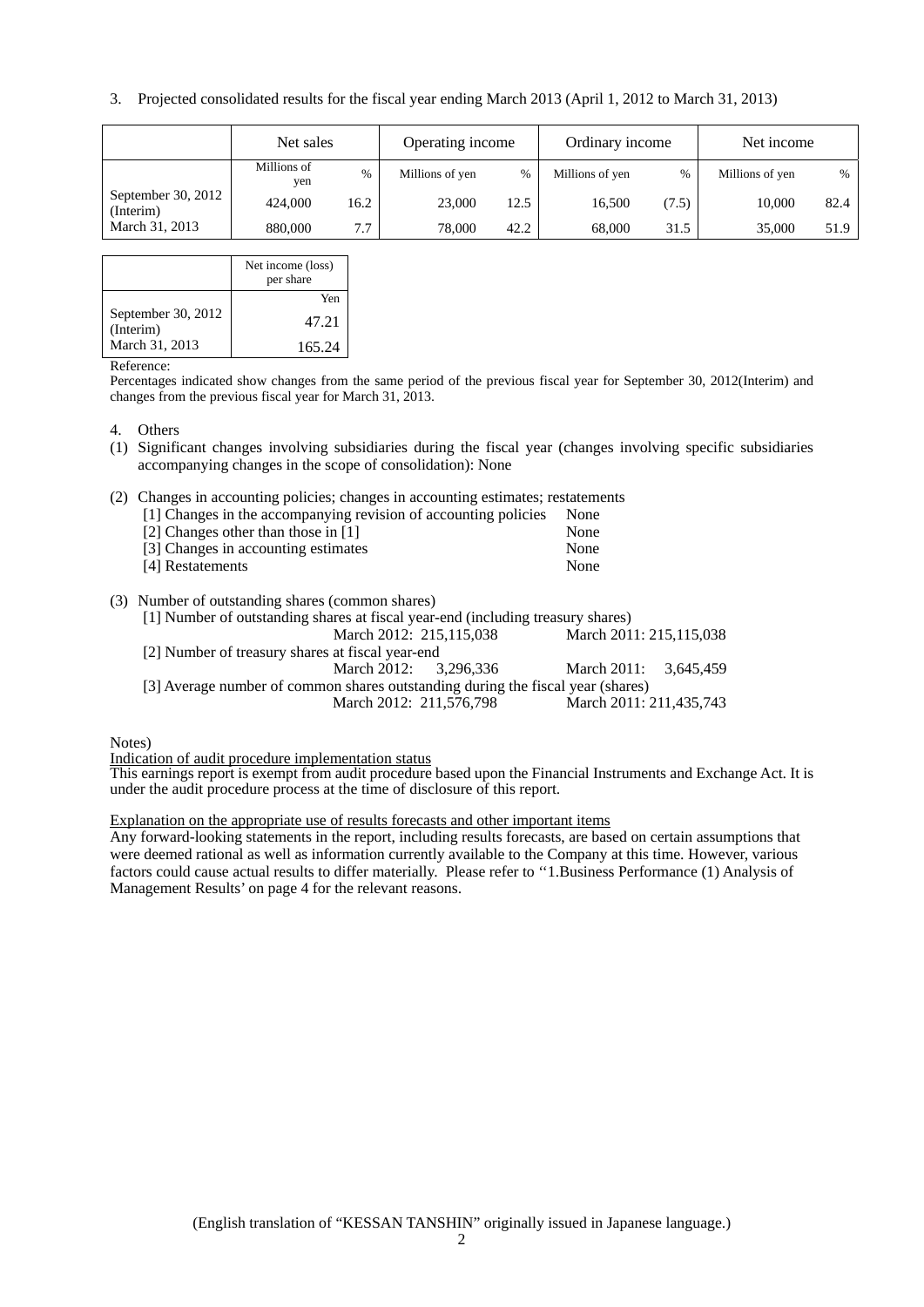# **Index of the Attachment**

| (3) Principles Regarding Appropriation of Earnings and Dividends for the Year under Review and         |  |
|--------------------------------------------------------------------------------------------------------|--|
|                                                                                                        |  |
| 2. Status of the Corporate Group <b>Exercise Exercise Croup</b> 14                                     |  |
|                                                                                                        |  |
|                                                                                                        |  |
| (2) Mid-to-Long-Term Management Strategies and Issues to Be Addressed 15                               |  |
|                                                                                                        |  |
|                                                                                                        |  |
|                                                                                                        |  |
|                                                                                                        |  |
| (3) Consolidated Statements of Net Assets <b>Marshall Statements</b> 20                                |  |
|                                                                                                        |  |
| (5) Notes on the Preconditions for a Going Concern (22) Notes on the Preconditions for a Going Concern |  |
| (6) Important matters that from the basis for compiling consolidated financial statements22            |  |
|                                                                                                        |  |
|                                                                                                        |  |
|                                                                                                        |  |
|                                                                                                        |  |
| 5. Other                                                                                               |  |
|                                                                                                        |  |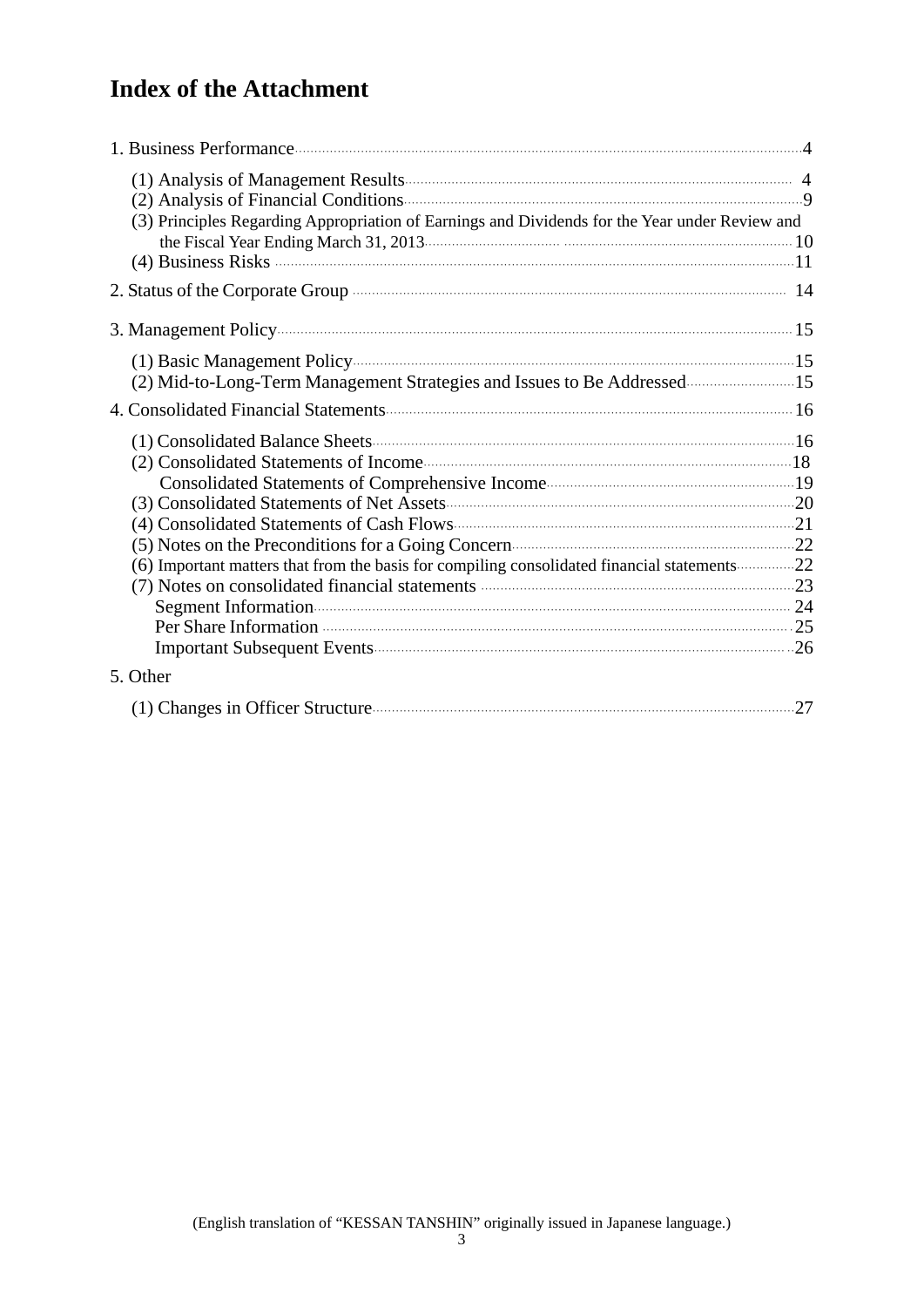#### **1. Business Performance**

## **(1) Analysis of Management Results**

### **[1] Business Performance for the Fiscal Year Ended March 31, 2012**

During the consolidated fiscal year under review (April 1, 2011 to March 31, 2012), although the outlook for the global economy showed a steady growth in emerging countries in Asia and other areas and the United States showed signs of an economic upturn, the overall global economy continued to be uncertain due to the financial crisis in Europe and the financial restraints in China and India. In Japan, due to the influence of the prolonged appreciation of the yen and other factors, the economy is in a severe situation though it has been slowly recovering in recent months.

With respect to the market for construction machinery particularly hydraulic excavators, despite a drastic decrease in demand in China compared with the previous year, the overall demand for construction machinery remained the same as the previous year thanks to an increase in demand for economic growth in other emerging nations in Asia and other areas.

Under these circumstances, the HCM Group made efforts to swiftly restore production facilities affected by the Great East Japan Earthquake in order to secure production capacity by the end of May, and also endeavored to capture large demands in emerging nations by further strengthening the global manufacturing structure. In addition, the Group entered into an agreement with Deere & Company to establish a new joint venture company and commenced constructing a factory in order to enter the Brazil market, which is expected to grow in future.

With respect to mining machinery, with the aim of improving performance, we continued focusing on winning large contracts to capture strong demand for resources and also endeavored to enhance the service structure including parts supply in order to expand our manufacturing factories in and outside of Japan to accommodate large demands and also to improve our post-purchase services to keep operating the facilities for long hours.

Consequently, consolidated net sales increased by 6% year-on-year to ¥817,143 million. Despite the drastic appreciation of the yen against the US dollar, euro and Chinese yuan, earnings largely exceeded those of the previous fiscal year, as operating income became ¥54,837 million, 32% increase year-on-year, ordinary income ¥51,711 million, 23% increase year-on-year and net income ¥23,036 million, 108% increase year-on-year thanks to improvements in sales prices and cost reduction.

The following table summarizes the consolidated results for the year ended March 2012.

(100 million yen; %)

|                  | Mar. 2012<br>(A) | Mar. 2011<br>(B) | Year-on-year change<br>Increase $(\%)$<br>$(A) - (B)$ |     |
|------------------|------------------|------------------|-------------------------------------------------------|-----|
| Net sales        | 8,171            | 7,738            | 434                                                   |     |
| Operating income | 548              | 415              | 133                                                   |     |
| Ordinary income  | 517              | 419              | 98                                                    |     |
| Net income       | 230              |                  | 119                                                   | 108 |

Note: Figures under ¥100 million are rounded off.

## **[2] Overview of Consolidated Sales by Regional Segment**

## [Japan]

Although still severe, the Japanese economy is slowly recovering due to an increase in restoration demands and capital investments, and the demand for construction machinery also increased thanks to increased sales, etc.

To quickly respond to an increase in machinery operations along with the earthquake restoration, the HCM Group endeavored to expand the sales of the hybrid machinery, the sales to rental companies, and the sales of industry-specific machinery used in non-civil engineering areas by enhancing the rental service and sales structure.

Consequently, consolidated net sales increased by 22% year-on-year to ¥210,979 million.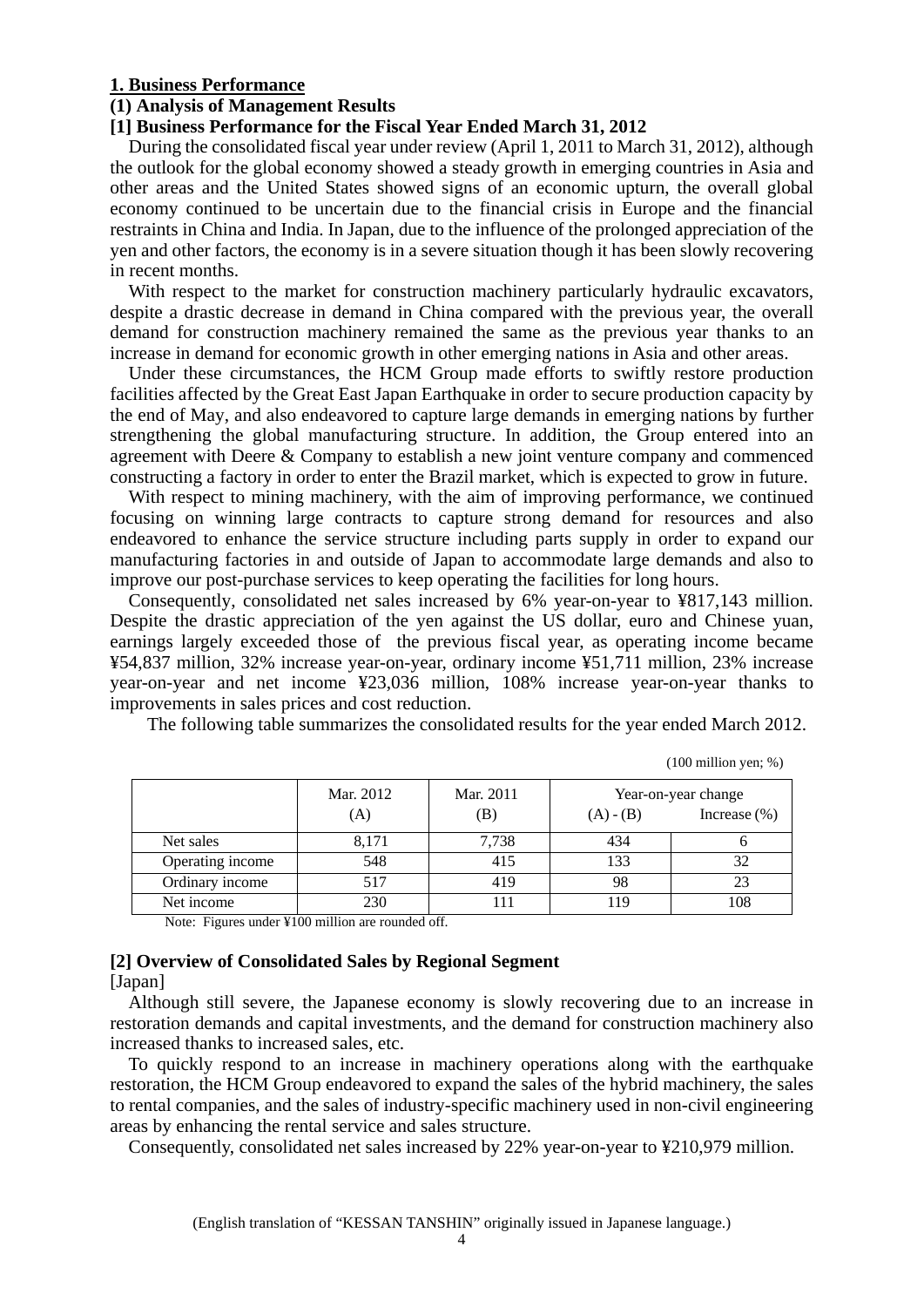In addition, to swiftly respond to various customers' needs such as their desire to "buy, rent, and repair" etc., we established a new company called Hitachi Construction Machinery Japan Co., Ltd. in April, 2012 by integrating rental and sales departments.

#### [The Americas]

The U.S. economy is still showing a moderate recovery with consumer spending showing recovery and capital investments of companies increasing.

Demands for construction machinery continued to increase due to a steady demand in the energy-related industry. Under such circumstances, we expanded sales thanks to healthy sales of new machines which have responded to emissions regulations.

Consequently, consolidated net sales increased by 48% year-on-year to ¥92,324 million.

## [Europe]

European economies still cannot eliminate downside risks due to the expanding financial crisis although economies in some areas are recovering. The regional disparity in the demand for construction machinery is widening because the demand remained solid in the United Kingdom, Germany, France and northern Europe while it drastically decreased year-on-year in countries including Italy and Spain.

Under these circumstances, we focused on expanding the sales of machines including hydraulic and wheeled hydraulic excavators, mini excavators, and wheel loader lineups, providing dealers with meticulous support services.

Consequently, consolidated net sales decreased by 3% year-on-year to ¥64,415 million.

#### [Russia-CIS, Africa and the Middle East]

In Russia and the CIS, the economy is steadily growing thanks to stably high oil prices, etc. In terms of the demand for construction machinery, especially infrastructure projects in accordance with the development of resources such as oil and gas and mining-related business showed steady growth.

Under such circumstances, we strove to further reinforce our services for supporting dealers through Hitachi Construction Machinery Eurasia Sales LLC. In addition, the construction of a new factory in Russia was started in preparation for the local production.

In northern Africa, in cooperation with wide-area dealers, we endeavored to capture needs and understand market situations to develop sales expansion strategies more effectively. In western Africa, we will further increase our share in the mining market and expand sales of parts by selling large machines to our mining clients. In southern Africa, a parts remanufacturing factory for the mining machinery of Hitachi Construction Machinery Zambia Co., Ltd. started operation. With this factory as a large base for the remanufacturing business for mining machinery, we aim to increase sales.

In the Middle East, demand remained solid, thanks to the strong demand for resources and increasing overseas construction work for major contractors in Turkey. We are focusing on expanding sales by receiving large orders from public offices in Iraq.

Consequently, the total consolidated net sales in Russia-CIS, Africa, and the Middle East increased by 10% to ¥71,715 million.

#### [Asia and Oceania]

In Asia and Oceania, sales of hydraulic excavators for emerging countries largely increased due to strong demand.

Infrastructure-related sales increased in Singapore and Malaysia while sales in agriculture related to mining and palm oil increased in Indonesia.

P.T. Hitachi Construction Machinery Indonesia will locally manufacture a new type of hydraulic excavator for emerging countries with the aim of further increasing sales in Asia and Oceania markets.

In India, the market for construction machinery is slowing down due to its economic policy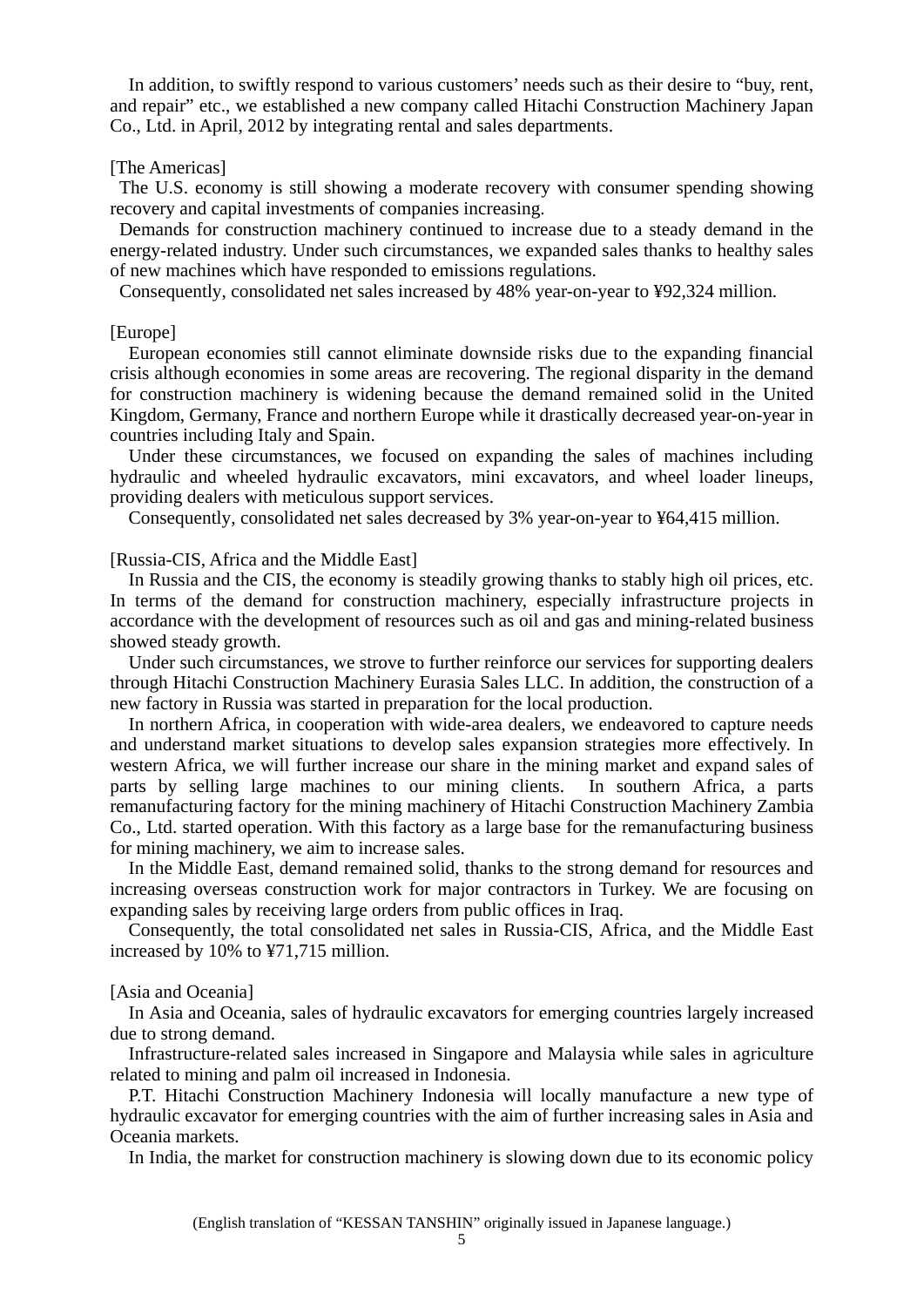aiming to reduce inflation. We have more severe market competition although we maintained a high market share through Telco Construction Equipment Co., Ltd.

In Australia, we improved sales of resources such as mining and LNG projects and we also captured the demand for small- to medium-sized resources-related construction machinery.

In New Zealand, we achieved expansion of sales mainly in forestry.

Consequently, consolidated net sales increased by 20% year-on-year to ¥242,750 million.

### [China]

In China, due to the government's continued tight financial policy resulting in delays in the commencement of new construction work, the demand for hydraulic excavators decreased considerably from the previous year.

Under such circumstances, we released key strategic machines onto the market and, at the same time, introduced a parts and sales management system and continued to enhance collaborative relationships with dealers utilizing the Global e-Service system, etc., in order to increase our market presence.

Consequently, consolidated net sales decreased by 34% year-on-year to ¥134,960 million.

The following table summarizes consolidated net sales by geographic area:

#### **Consolidated Net Sales by Geographic Area** (Millions of yen)

|                                           | Current fiscal year<br>(April 1,2011-<br>March 31, 2012) |                      | Previous fiscal year<br>(April 1,2010-<br>March 31, 2011) |                    | Increase (Decrease) |                  |
|-------------------------------------------|----------------------------------------------------------|----------------------|-----------------------------------------------------------|--------------------|---------------------|------------------|
|                                           | <b>Net Sales</b>                                         | Proportion<br>$(\%)$ | <b>Net Sales</b>                                          | Proportion<br>(% ) | Amount of<br>change | $\%$<br>change   |
| The Americas                              | 92,324                                                   | 11.3                 | 62,351                                                    | 8.1                | 29,973              | 48.1             |
| Europe                                    | 64,415                                                   | 7.9                  | 66,367                                                    | 8.6                | $\triangle$ 1,952   | $\triangle$ 2.9  |
| Russia-CIS, Africa<br>and the Middle East | 71,715                                                   | 8.8                  | 65,149                                                    | 8.4                | 6,566               | 10.1             |
| Asia and Oceania                          | 242,750                                                  | 29.7                 | 202,444                                                   | 26.2               | 40,306              | 19.9             |
| China                                     | 134,960                                                  | 16.5                 | 204,757                                                   | 26.4               | $\triangle$ 69,797  | $\triangle$ 34.1 |
| Sub-total                                 | 606,164                                                  | 74.2                 | 601,068                                                   | 77.7               | 5,096               | 0.8              |
| Japan                                     | 210,979                                                  | 25.8                 | 172,701                                                   | 22.3               | 38,278              | 22.2             |
| Total                                     | 817,143                                                  | 100.0                | 773,769                                                   | 100.0              | 43,374              | 5.6              |

## **[3] Overview of Consolidated Net Sales by Business Segment**

#### **(a) Construction Machinery Business**

Regarding construction-related machinery, we endeavored to expand product lineups by releasing to the market our core product, the ZAXIS-5 series of hydraulic excavators which has responded to the emission regulations of each market and also we made efforts to actively promote sales of the 'ZW' Series of wheel loaders.

In addition, we developed and endeavored to expand sales of a new-generation hybrid excavator, the ZH200, which has combined a newly developed hybrid system with the new hydraulic system TRIAS-HX.

With respect to the machinery for resource development, we received more orders and increased sales of new products such as the EX-6 series of ultra-large hydraulic excavators as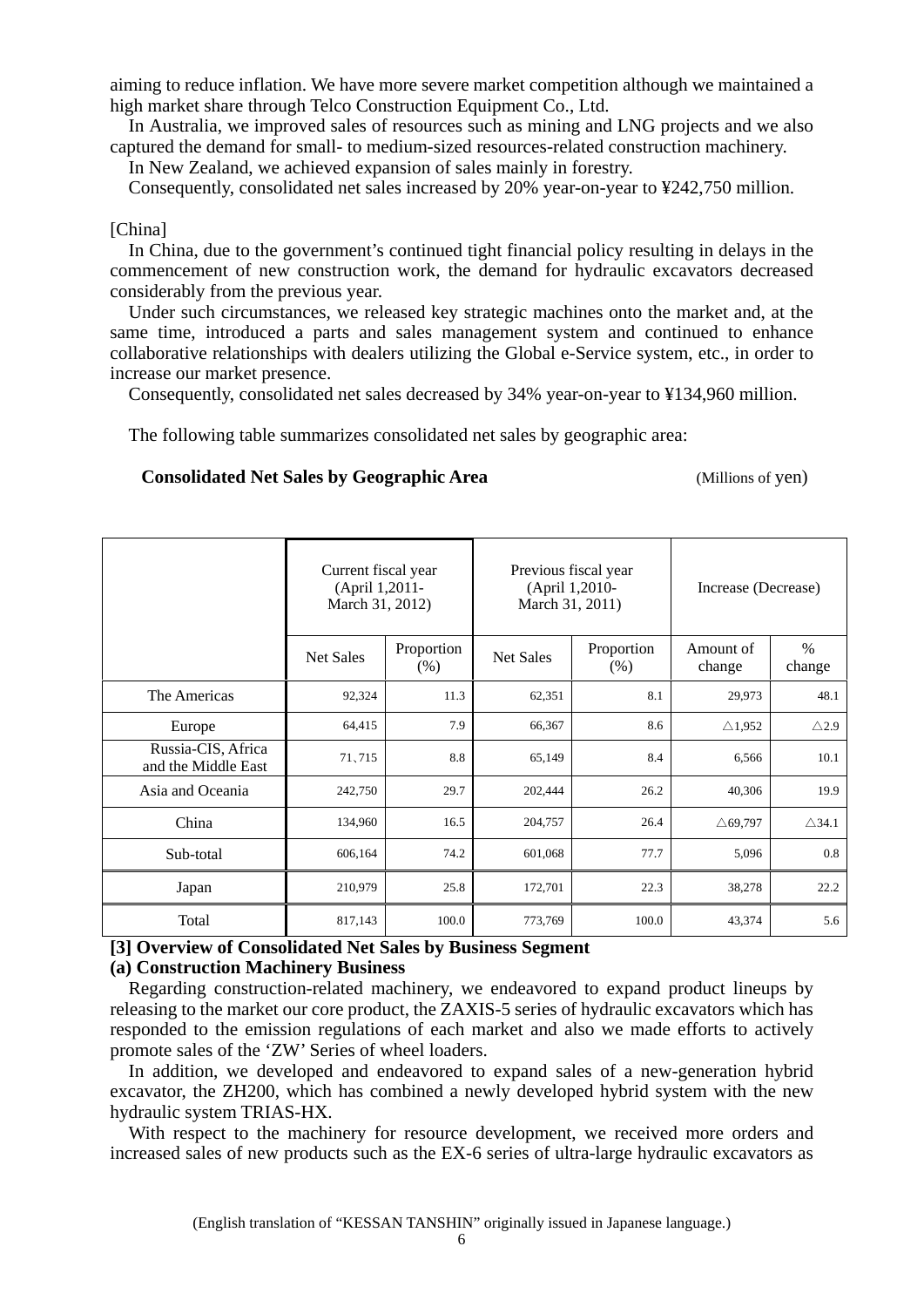well as the Electric-Drive series of ultra-large hydraulic excavators, which use external power supplies in consideration of the reduction of fuel costs and the environment. As for mining dump trucks that have realized high driving performance using advanced AC electric-drive systems, we are successfully acquiring orders and increasing sales. In fiscal year 2012, we are scheduled to release EH5000AC-3 (300-ton payload class) to expand the lineup of mining dump trucks. In addition, the parts and services business for the mining industry continued to grow, contributing to sales increase.

Consequently, consolidated net sales increased by 5% year-on-year to ¥749,777 million.

#### **(b) Industrial Vehicles Business**

As for our core product forklifts, although the demand increased steadily in Japan, the number of orders dramatically decreased overseas in the second half due to the influence of exchange rates. In China, we endeavored actively to expand sales by releasing the FB-W series of battery-powered forklifts as a regional strategic model. TCM Asia Distribution Co., Ltd., which controls Southeastern Asia and Oceania, established a representative office in Australia to gather user needs.

In addition, the sales of large-sized special vehicles especially port-related products remained strong.

Consequently, consolidated net sales increased by 11% year-on-year to ¥67,366 million.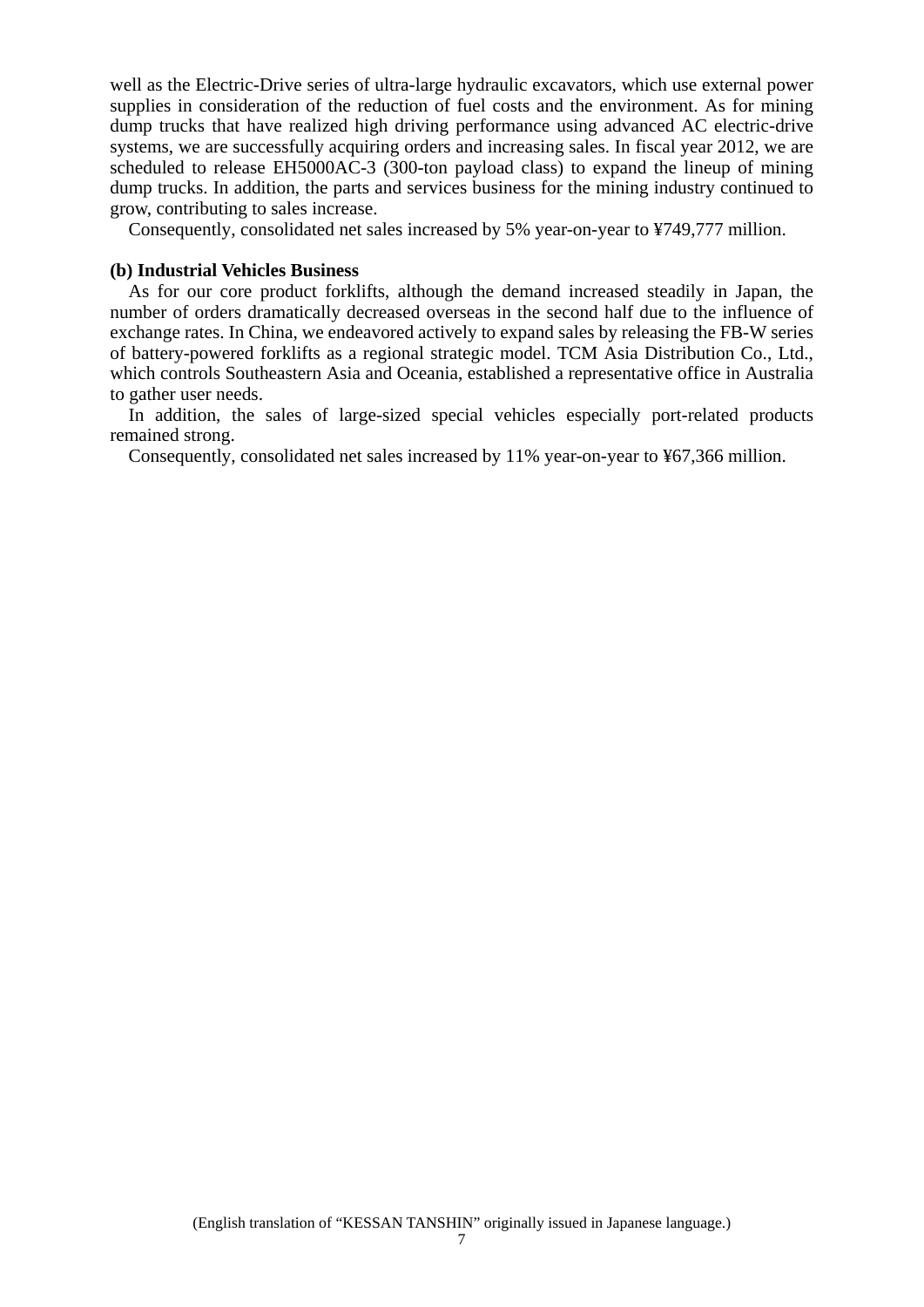#### **[4] Outlook for the Fiscal Year Ending March 31, 2013**

The overall global demand for construction machinery mainly hydraulic excavators in the fiscal year ending March 31, 2013 is expected to exceed the global demand of the previous year due to an increasing demand from rental companies in Japan and an increase in energy-related construction work in North America in addition to increasing demands in emerging countries mainly China and other Asian countries, although the demand in Europe is uncertain.

Under such circumstances, the HCM group plans to strengthen its sales structure and enhance soft businesses (including parts sales and services and sales of used vehicles and remanufactured parts) while also expanding the system to increase production in order to accommodate healthy orders for mining machinery.

In terms of the restructuring of the forklift business, we concluded a formal contract concerning operational integration as already announced. As for the consolidated earnings forecast for fiscal 2012, from July (the second quarter), TCM Co., Ltd. is included as an affiliated company accounted for using the equity method although we are currently adjusting the integration schedule. The amounts for which the transfer of shares may affect consolidated results are not included in the earnings forecast below since they are uncertain at present.

The exchange rates used for the forecast are ¥78 to the US dollar, ¥105 to the euro, and ¥12.5 to the Chinese yuan.

|                                     | Net sales | Operating<br>income | Ordinary<br>income | <b>Net</b><br><i>n</i> come | Net income<br>per share (Yen) |
|-------------------------------------|-----------|---------------------|--------------------|-----------------------------|-------------------------------|
| <b>Revised Forecast</b>             | 8,800     | 780                 | 680                | 350                         | 165.24                        |
| Difference                          | 629       | 232                 | 163                | 120                         |                               |
| Change $(\%)$                       | 7.7       | 42.2                | 31.5               | 51.9                        |                               |
| Previous Year Ended<br>Mar 31, 2012 | 8,171     | 548                 | 517                | 230                         | 108.88                        |

Consolidated Earnings Forecast for the Full Year Ending March 31, 2013 (100 millions of yen)

Note) Any forward-looking statements in the report, including results forecasts, are based on certain assumptions that were deemed rational as well as information currently available to the Company at this time. However, various factors may cause actual results to differ materially.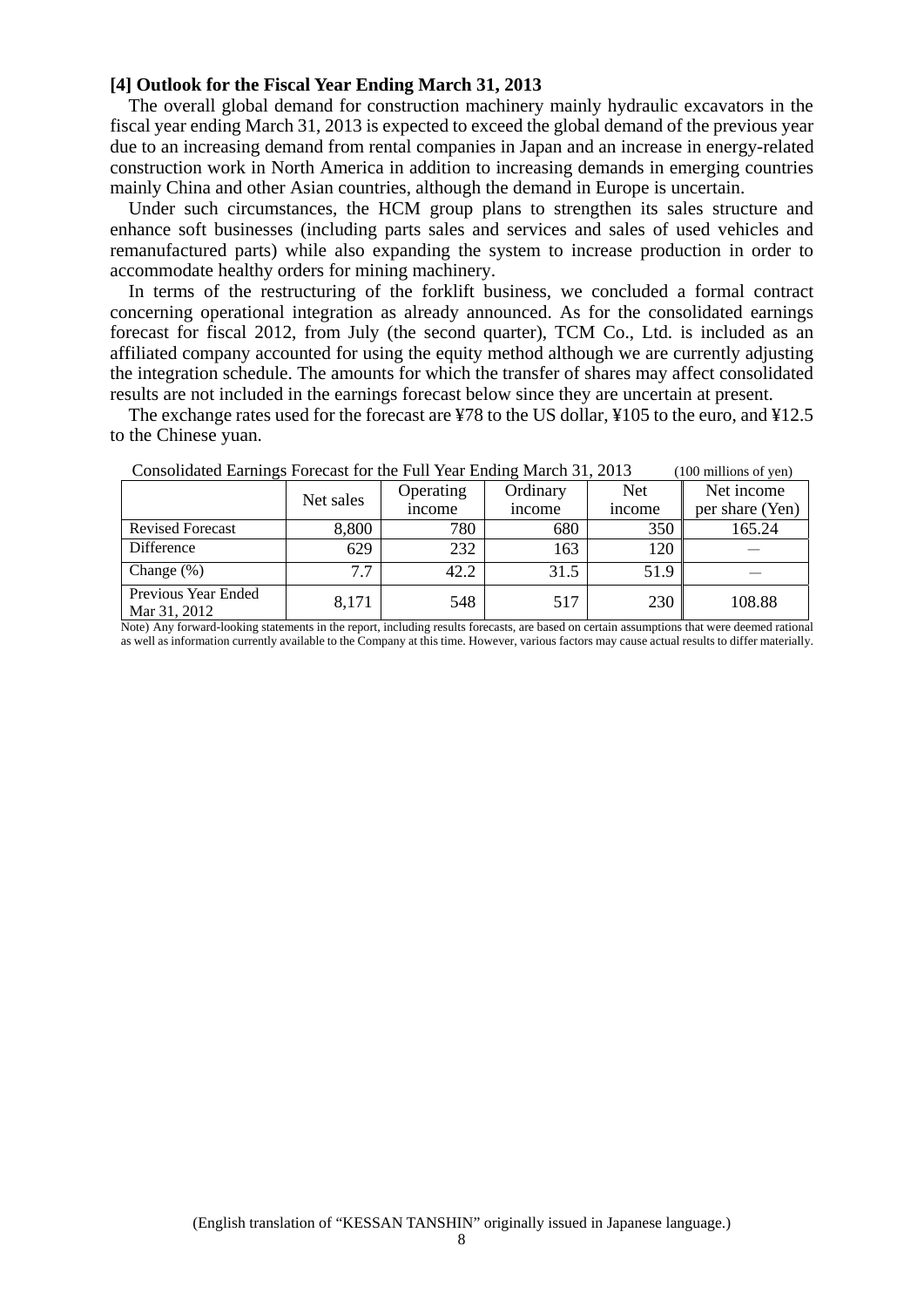## **(2) Analysis of Financial Conditions**

## **[1] Status of Assets, Liabilities and Net Assets**

#### **(a) Assets**

Current assets at the end of the fiscal year amounted to ¥752,304 million, an increase of 20.2%, or ¥126,609 million from the previous fiscal year-end. This was due mainly to an increase of ¥76,112 million in inventories, and an increase of ¥44,240 million in the total of notes and accounts receivable, lease receivables and investment assets.

Fixed assets increased 4.7%, or ¥15,137 million from the end of the previous fiscal year to ¥333,812 million.

This was due mainly to our investments in property, plant and equipment in order to reinforce the production capabilities of consolidated subsidiaries in and outside of Japan.

As a result, total assets increased 15.0% or ¥141,746 million from the previous fiscal year-end to ¥1,086,116 million.

#### **(b) Liabilities**

Current liabilities at the end of the fiscal year amounted to ¥520,052 million, an increase of 38.0%, or ¥143,227 million from the previous fiscal year-end. This was due mainly to increases of ¥42,562 million in notes and accounts payable and ¥61,799 million in short-term debt.

Non-current liabilities decreased 9.7%, or ¥21,272 million from the previous fiscal year-end to ¥197,287 million.

As a result, total liabilities increased 20.5% or ¥121,955 million from the previous fiscal year-end to ¥717,339 million.

#### **(c) Net Assets**

Net assets increased 5.7%, or ¥19,791 million from the previous fiscal year-end to ¥368,777 million. This was mainly due to net income in this fiscal amounting to ¥23,036 million, and a decrease of ¥5,287 million in dividends.

#### **[2] Status of Consolidated Cash Flows**

Cash and cash equivalents at end of year totaled ¥81,059 million, an increase of ¥6,349 million from the end of the previous fiscal year. Factors relating to each cash flow category were as follows:

#### **[Cash Flows from Operating Activities]**

Net cash provided by operating activities totaled ¥11,088 million, a decrease of ¥16,307 million compared with the previous fiscal year.

 Factors that increased cash included ¥50,129 million in income before income taxes and minority interests, ¥39,571 million in depreciation and amortization, and ¥43,961 million in increase in notes and accounts payable. Factors that reduced cash included that ¥53,463 million in increase in notes and accounts receivable, and ¥76,174 million in increase in inventories, etc. **[Cash Flows from Investing Activities]** 

Net cash used in investing activities was ¥39,044 million, an increase of ¥18,276 million compared with the previous fiscal year. This was due mainly to spending of ¥33,519 million in acquisitions of property, plant and equipment to enhance production facilities.

As a result, free cash flows, the sum of cash flows from operating activities and cash flows from investing activities, amounted to an outflow of ¥27,956 million.

## **[Cash Flows from Financing Activities]**

Net cash provided by financing activities totaled ¥34,857 million, an increase of ¥20,211 million compared with the previous fiscal year. This was due mainly to an inflow of ¥58,450 million in increase in interest-bearing debt, and to the contrary, outflows of ¥11,647 million in interests paid and ¥9,110 million in dividends.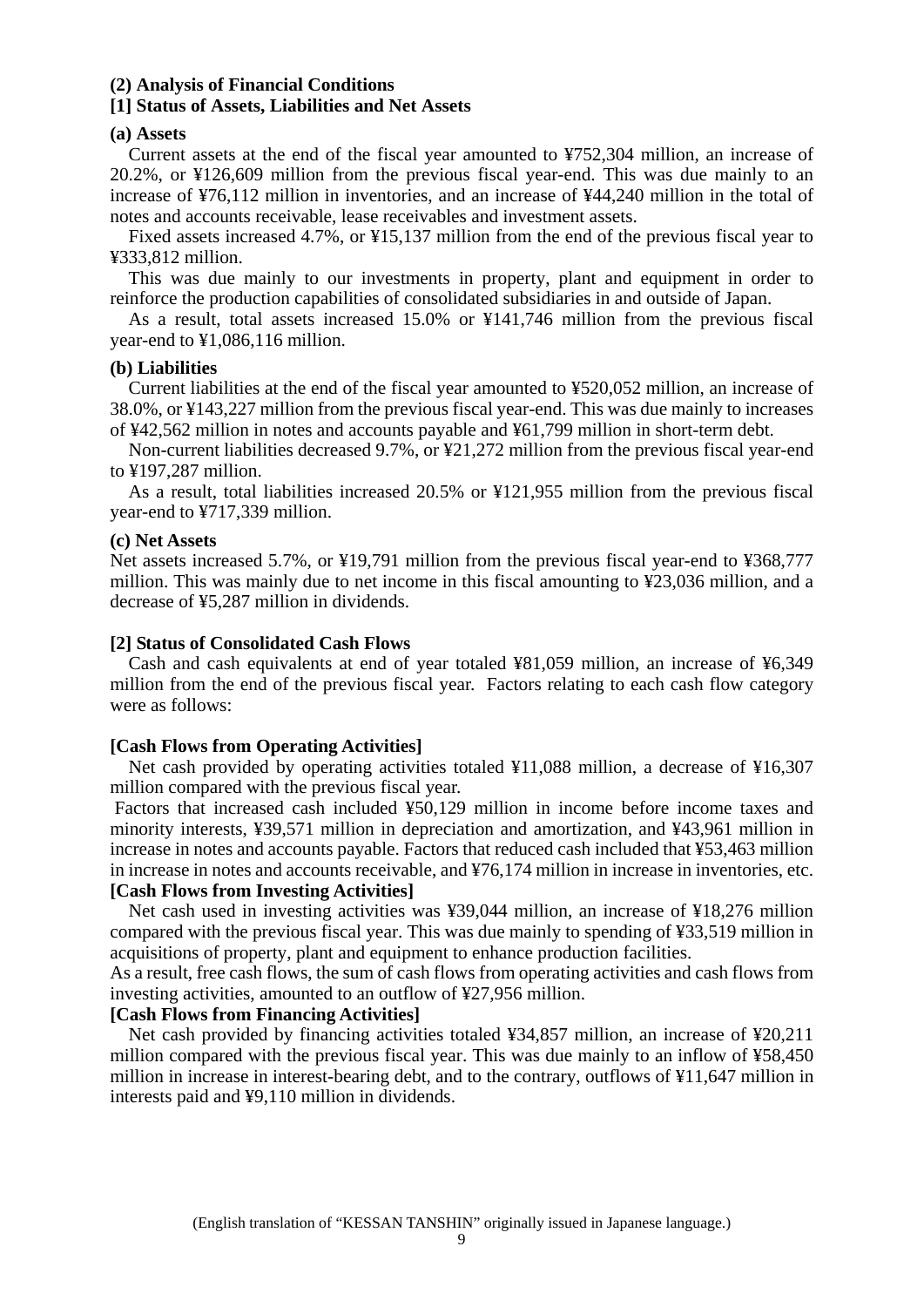|                                                               | March 2009 | March 2010 | March 2011 | March 2012 |
|---------------------------------------------------------------|------------|------------|------------|------------|
| Equity ratio $(\%)$                                           | 34.9       | 34.5       | 32.4       | 29.7       |
| Equity ratio on market price basis<br>$(%^{6})$               | 31.1       | 52.9       | 49.5       | 35.7       |
| Interest-bearing debt to operating<br>cash flows ratio $(\%)$ |            | 4.3        | 12.0       | 35.1       |
| Interest coverage ratio (times)                               |            | 10.5       | 39         |            |

Notes:

Equity ratio: Total equity/total assets

Equity ratio on market price basis: Share market price/total assets

Interest-bearing debt to operating cash flows ratio: Interest-bearing debt/cash flows from operating activities Interest coverage ratio: Cash flows from operating activities/interest payments

1. Indices are calculated using consolidated figures.

2. Share market price is calculated by multiplying the closing price at the end of the period by the number of outstanding shares at the end of the period (after excluding treasury stock).

3. Cash flows from operating activities reflect cash flows from operating activities as detailed in the Consolidated Statements of Cash Flows. Interest-bearing debt reflects all debt for which the Company is paying interest as detailed in the Consolidated Balance Sheets. Interest payments reflect interest paid as detailed in the Consolidated Statements of Cash Flows.

4. Interest-bearing debt to operating cash flows ratio and interest coverage ratio for the fiscal year ended March 2009 are omitted as the figures of cash flows from operating activities were negative.

(3) Principles Regarding Appropriation of Earnings and Dividends for the Year under Review and the Fiscal Year Ending March 31, 2013

To establish a solid position in global construction machinery markets, HCM will maintain and strengthen its financial structure and work to bolster its internal reserves while considering implementation plans for upfront investments, including investments for technology development and facilities based on medium- and long-term business strategies.

At the same time, HCM will pay dividends linked to its consolidated business results in accordance with a policy of maintaining stable dividends.

With the aim of enabling the execution of a flexible capital policy, HCM will acquire treasury shares in consideration of necessity, financial conditions, and stock price movement.

At the Meeting of the Board of Directors scheduled for May 21, 2012, a resolution for cash dividends per share of ¥15.00 for the fiscal year ended March 31, 2012 will be proposed. As a result, cash dividends for the entire fiscal year ended March 31, 2012 will amount to ¥30.00 per share.

As for dividends for the fiscal year ending March 2013, we aim to pay ¥20.00 per share for interim dividends and ¥20.00 per share for year-end dividends -a total of ¥40.00 per share annually.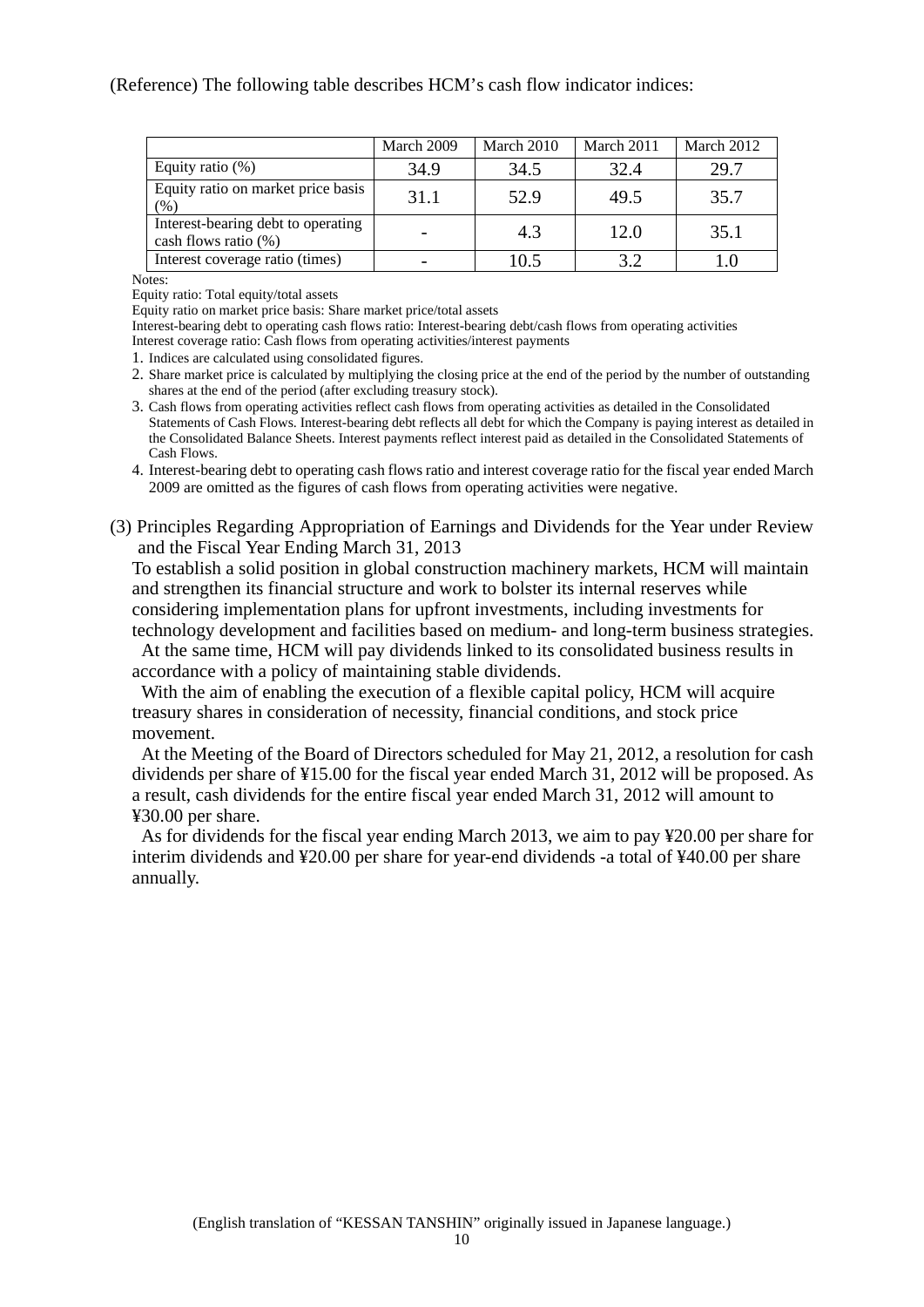## (4) Business Risks

The HCM group carries out its operations in regions throughout the world and executes its business in a variety of fields such as production, sales and finance, etc. Accordingly, the HCM group's business activities are subject to the effects of a wide range of risks. The HCM group has identified the following primary risks based on currently available information.

1. Market Conditions

Under HCM group's business activities, demand is heavily dependent on public investment such as infrastructure development and private investment including the development of natural resources, real estates, etc. The HCM group's business generally is affected by cyclical changes in the world economy and other rapidly changing factors, which may lead to much lower demand. A decrease in the product price because of the competitive environment, and a decrease in productivity at factories due to declining demand may affect the sales and profit of the HCM group.

## 2. Foreign Currency Exchange Rate Fluctuations

The sales that HCM group derived from outside Japan accounted for 74.2% this fiscal year, largely exceeding those derived in Japan. A substantial portion of its overseas sales were affected by foreign currency exchange rate fluctuations. In general, an appreciation of the Japanese yen against another currency such as the US dollar, European Euro or Chinese Yuan, which are our main settlement currencies, would adversely affect HCM group's operational results. The HCM group strives to alleviate the effect of such foreign currency exchange rate fluctuations by, for example, enlarging the portion of local production, promotion of parts import via international purchasing, and hedging activities. Despite our efforts, if the rates fluctuate beyond our projected range, our operational results may be adversely affected.

3. Fluctuations in Financial Markets

While the HCM group is currently working on improving the efficiency of its assets to reduce its interest-bearing debt, its aggregate short- and long-term interest bearing debts were approximately 388,900 million JPY as of March 31, 2012. Although the HCM group has strived to reduce the effect of interest rate fluctuations by procuring funds at fixed interest rates, an increase in interest rates may increase the interest expenses with respect to its interest-bearing debt subject to floating interest rates, thereby adversely affecting HCM group's operational results. In addition, fluctuations in the financial markets, such as fluctuations in the fair value of marketable securities and interest rates, may also increase the unfunded obligation portion of HCM group's pension plans or pension liabilities, which may result in an increase in pension expenses. Such an increase in interest expenses and pension expenses may adversely affect HCM group's operational results and financial condition.

4. Procurement and Production

The HCM group's procurement of parts and materials for its products accounts for a large portion of our manufacturing costs, and its procurement is exposed to the fluctuations in commodity prices. Price increases in commodities may increase the costs of materials as well as the manufacturing costs. In addition, the shortage of product parts and materials may make it difficult for the HCM group to engage in the timely procurement of parts and materials, thereby lowering the HCM group's production efficiency. In an effort to reduce any adverse effect on its business as a result of an increase in material costs, the HCM group plans to reduce other costs via VEC (Value Engineering for Customers) activities, and pass on the increase in material costs to the product prices, setting to the level of performance advantages compared with the previous model, introduction of the new model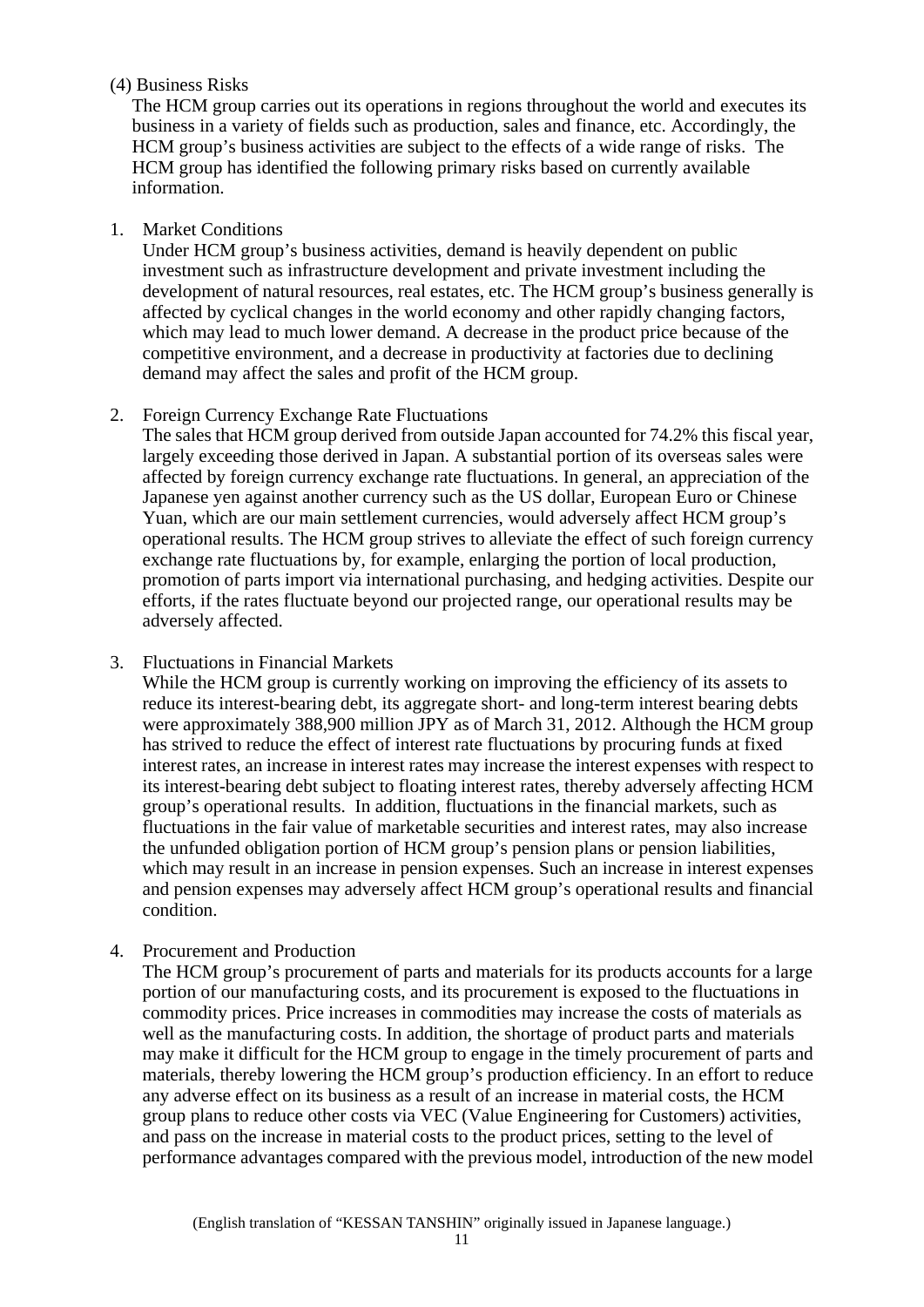with additional new functions, etc. The HCM group plans to minimize the effects of a shortage in product parts or materials and production matters by promoting closer collaboration among all of its related business divisions and suppliers. However, if the increases in commodity prices were to exceed the HCM group's expectations or a prolonged shortage of materials and parts were to occur, the HCM group's operational results may be adversely affected.

5. Credit Management

The HCM group's main products, construction machineries, are sold via sales financing, such as installment sales, finance leasing, etc., and we set up a department to engage in credit management of the overall group. However, many different customers utilize our sales financing, and if bad-debt situations occur due to the degradation of the customers' financial conditions, it may adversely affect the HCM group's operational results and financial results.

## 6. Public Laws and Tax Practices

The HCM group's business operations are required to comply with increasingly stringent political measures, official restrictions, tax practices, legal laws and regulations, etc. For example, in the numerous countries in which the group operates, we are required to comply with restrictions or regulations such as authorizations for business operations and investments, limitations and rules regarding imports and exports, and to be covered by the laws and ordinances on monopoly prohibition, patents, intellectual properties, consumers, the environment and recycling, conditions of employment, taxation, etc.

If such existing laws or regulations were to be amended or tightened, the group may be required to incur increased costs and to make further capital expenditures to comply with such new standards. Such additional environmental compliance costs may adversely affect the group's operational results.

7. Product Liability

While the HCM group endeavors to sustain and improve the quality and reliability of its operations and products based on stringent standards established internally by the HCM group, it may face product liability claims or become exposed to other liabilities if unexpected defects in its products result in accidents. If the costs of addressing such claims or other liabilities are not covered by the HCM group's existing insurance policies, we may be required to bear the cost thereto, which may adversely affect its financial condition.

8. Alliances and Collaborative Relationships

The HCM group has entered into various alliances and collaborative relationships with distributors, suppliers and other companies in its industry to reinforce its international competitiveness. Through such arrangements, the HCM group is working to improve its product development, production, sales and service capabilities. While the HCM group expects its alliances and collaborative relationships to be successful, the HCM group's failure to attain the expected results or the termination of such alliances or collaborative relationships may adversely affect the HCM group's operational results.

## 9. Information Security, Intellectual Property and Other Matters

The HCM group may obtain confidential information concerning its customers and individuals in the normal course of its business. The HCM group also holds confidential business and technological information. The HCM group maintains such confidential information with the utmost care. To safeguard such confidential information from unauthorized access, tampering, destruction, leakage, losses and other damage, the HCM group employs appropriate safety measures, including implementing technological safety measures and strengthening its information management capabilities.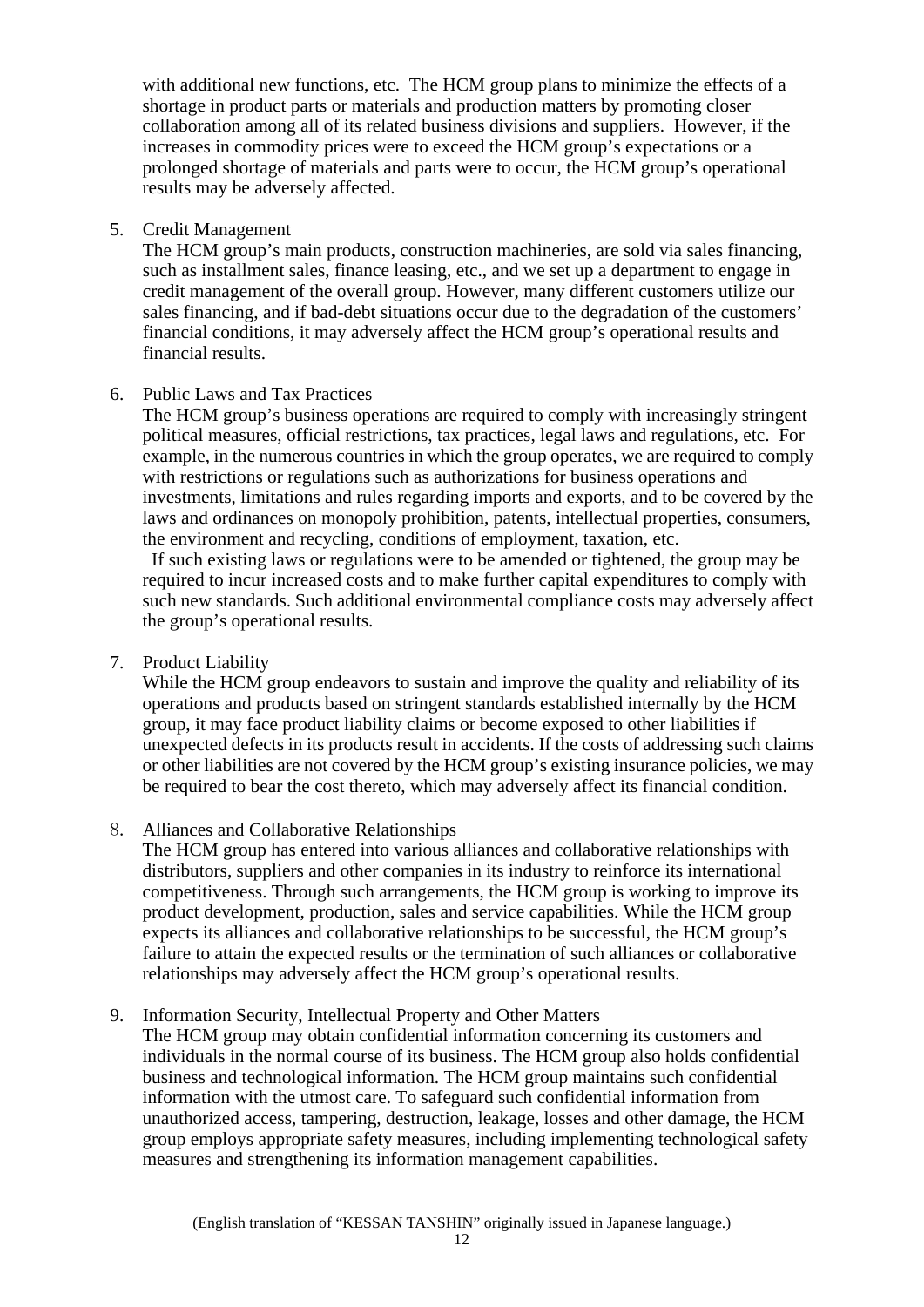If a leak of confidential information occurred, the reputation of the HCM group may become damaged and customers may lose confidence in the HCM group. In addition, the HCM group's intellectual property may be infringed upon by a third party, or a third party may claim that the HCM group is liable for infringing on such third party's intellectual property rights.

## 10. Natural Disasters

The HCM group conducts its business operations on a global scale and operates and maintains development, production, supply and other business facilities in many countries. Natural disasters, such as earthquakes and floods, wars, terrorist acts, accidents, or interference by third parties in regions in which the HCM group operates may cause extensive damage to one or more of its facilities and disrupt operations, the procurement of materials and parts or the production and supply of the HCM group's products and other services. Such delays or disruptions may adversely affect the HCM group's operational results.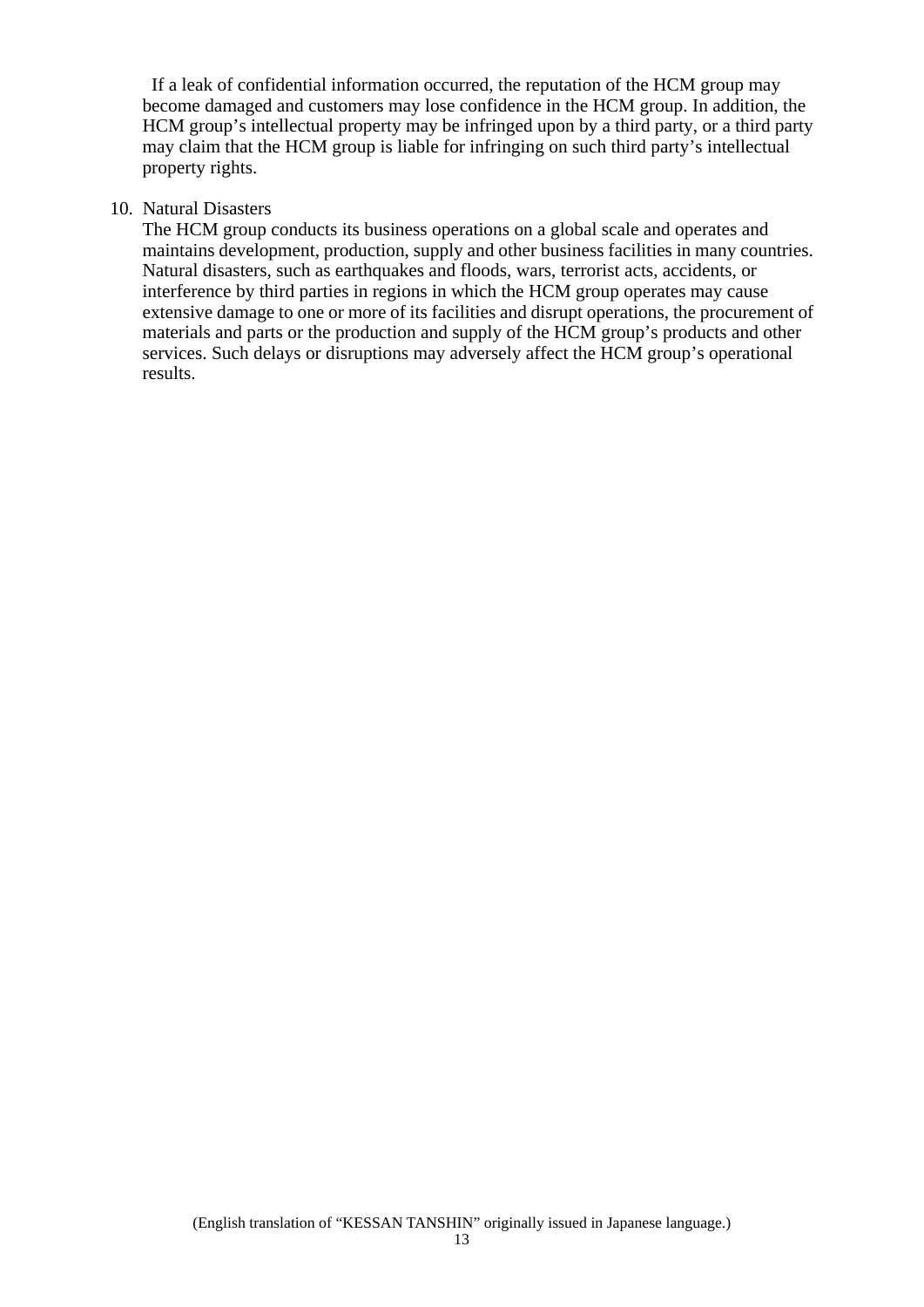## **2. Status of the Corporate Group**

As outlined below, the consolidated Group consists of Hitachi Construction Machinery, its parent company, its 61 subsidiaries and its 19 affiliates. Its business mainly involves the manufacture, sale, service and leasing of construction machinery and industrial vehicles.

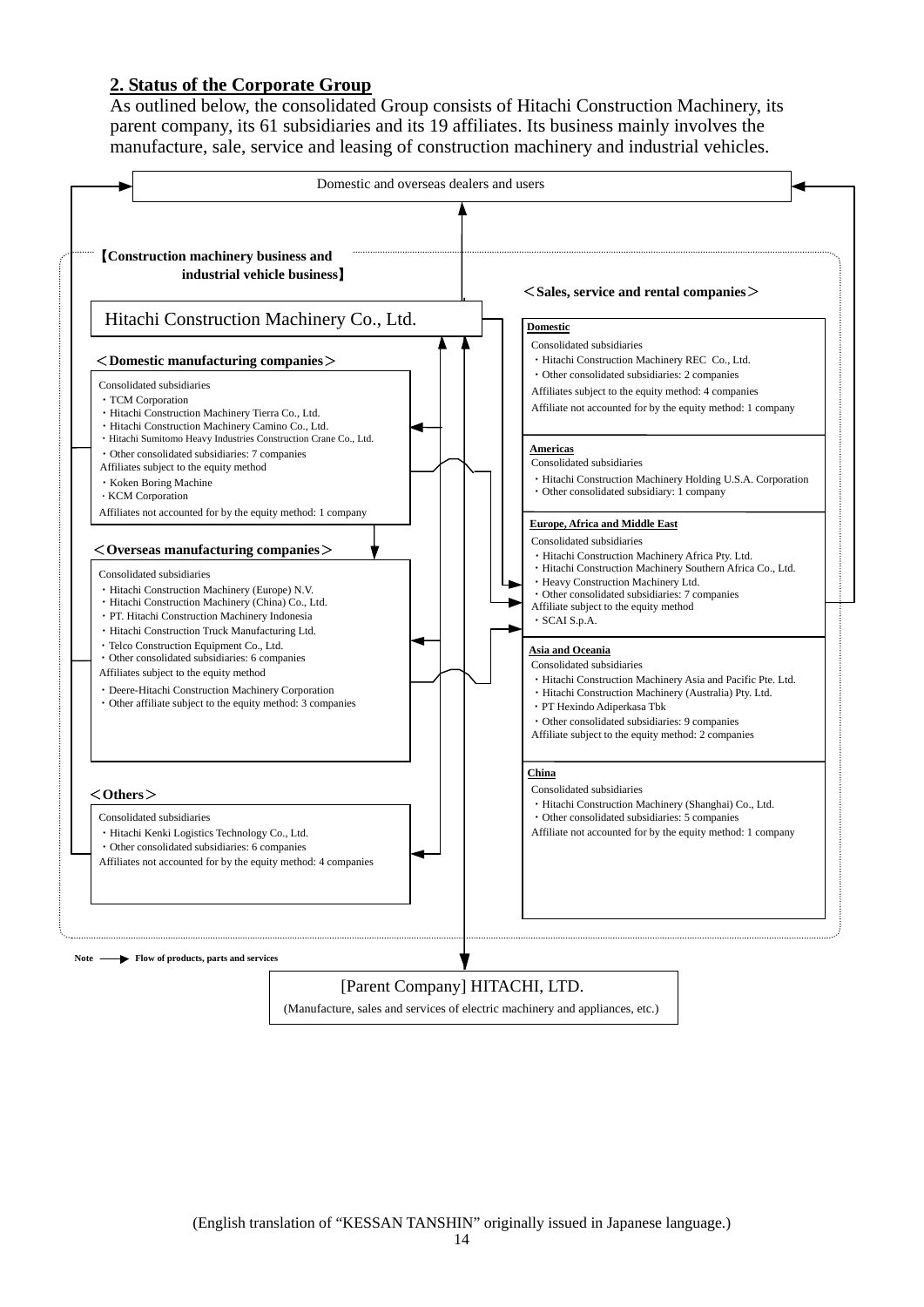## **3. Management Policy**

## (1) Basic Management Policy

1) To improve the enterprise value and shareholder value of the HCM Group through rigorous emphasis on consolidated management. To this end, Future Inspiration Value (FIV)\* management is being vigorously applied throughout the Group.

\*(FIV is an indicator of added value to increase corporate value based on the cost of capital formulated by Hitachi and is used by all members of the Hitachi Group.)

2) To establish an unshakeable position in global construction machinery and mining machinery markets, by providing leading-edge products and services on the foundation of superb technological capabilities, in order to contribute as a reliable partner to business customers worldwide and enhance community based business operations.

3) To have greater presence in emerging markets by structuring the product development system to meet regional markets needs, enhancement of the global production operation, enrichment of the sales and service formulation, and expansion of the base of life cycle support for the machinery in order to be more competitive.

To ensure the ability to achieve these objectives, there is strong emphasis on developing global personnel and sharing the Kenkijin Sprit\*\*, and we aim to establish a global management base to strengthen continuous growth.

## \*\*Kenkijin Sprit:

In pursuing our vision and principles, it is important to achieve the goals of the HCM Group's medium to long-term vision and medium-term management plan while responding to the demands of society in areas such as compliance and corporate social responsibility (CSR). The actions of each individual employee are the driving force behind these efforts. If these actions are in line with shared values and guiding principles, we can pursue our goals while making the most of each employee's ideas and initiatives. The Kenkijin Sprit codifies these shared values and guiding principles, to embody the attitude of a Kenkijin.

## **(2) Mid-to-Long-Term Management Strategies and Issues to be Addressed**

In the construction machinery business, which is a growth industry for the mid to long term, HCM Group have been working on the various management plans to build a solid position in global markets. We aim to meet the market shift to emerging nations and the varieties of services and products in accordance with the market shift, and are also focusing on the mining business where the market has been continuously growing, to be more competitive. The principal policies are as follows:

## 1) Hard (Product) Strategies

We focus on the research and development of the high-value added products that meet regional needs based on superb solo technology. Emerging markets and the mining machinery market demand highly durable, reliable equipment that can handle large volumes of work. In advanced nations, on the other hand, markets are seeking equipment that compiles with environmental regulations such as those for exhaust emissions, that is flexible and can cope with varieties of non-excavation based works, such as on building demolition sites and recycles, and that incorporates advanced features related to fuel efficiency, safety, high-value added and other areas. We aim to attain overwhelming product competitiveness to meet those varieties of market needs.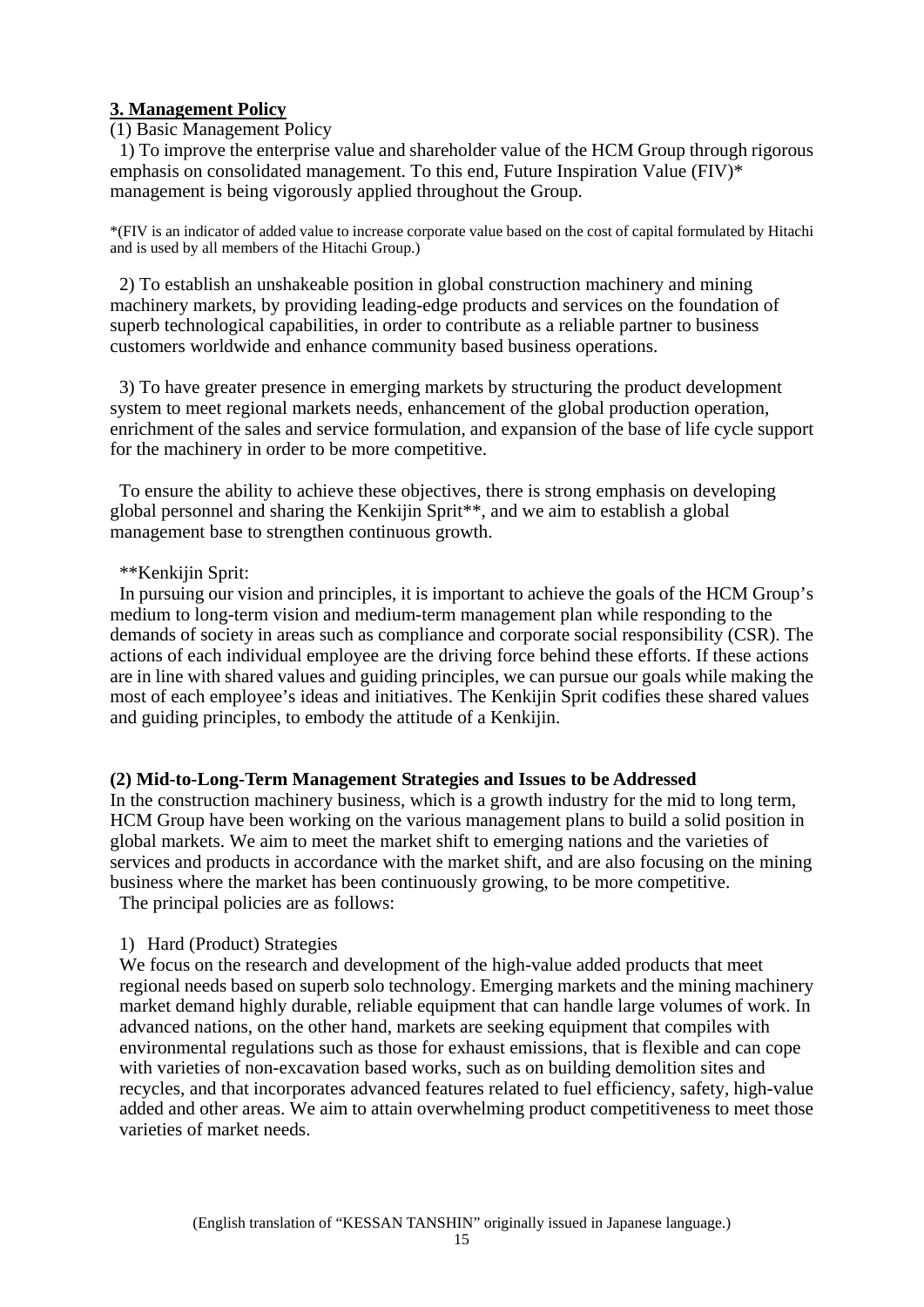## 2) Soft Strategies

The accumulated number of machines in work in the markets has been increasing, so the demand for parts and services and second hand machines is expected to grow. We plan to establish ICT-driven business models, such as Global e-service, which capture such demand as check & repair, preventive maintenance service, sales of parts & remanufactured products, second hand products, rental and financing services, to cover the whole life cycle of the products.

## 3) Regional Strategy

We intend to expand our presence in each region with regional business operations to meet the diversifying markets, through further enrichment of the sales and service system, enhancement of the support for sales dealers, and community-based operation.

## 4) Global Management Operation

 To respond to the market polarization and rapid change of the market, we aim to realize genuine global management by dispatching local staff including top management, achievement of speedy judgments by management through the review of the function, authority, responsibility between the headquarters and the regional companies, evolution to the global production operation to achieve total optimization, enhancement of the corporate governance as the basis.

Along with the promotion of the above-mentioned strategies, we recognize the importance of corporate social responsibility (CSR), which we must fulfill as a group and will move forward to achieve the objectives of the medium-term management plan. In tandem, we will strengthen our brand power, increase our corporate value, and raise shareholder value.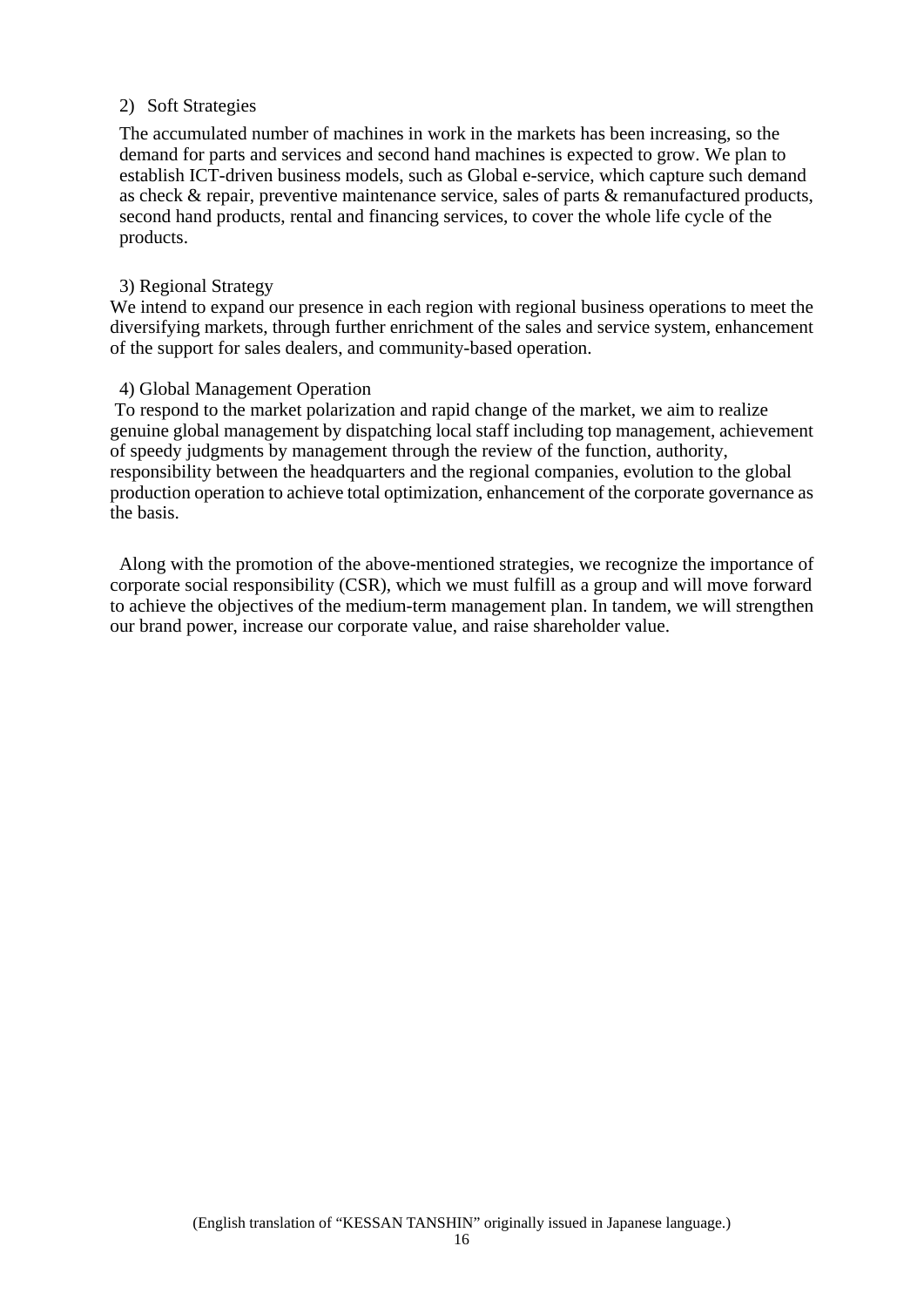# **4. Consolidated Financial Statements**

| (1) Consolidated Balance Sheets         |                    |                            | (Millions of yen)                    |
|-----------------------------------------|--------------------|----------------------------|--------------------------------------|
|                                         | Year-end<br>As of  | Previous year-end<br>As of |                                      |
|                                         | Mar. 31, 2012 (A). | Mar. 31, 2011 (B).         | $(A)-(B)$                            |
| <b>ASSETS</b>                           |                    |                            |                                      |
| <b>Current assets</b>                   |                    |                            |                                      |
| Cash and bank deposits                  | 72,803             | 67,650                     | 5,153                                |
| Notes and accounts receivable           | 238,478            | 184,450                    | 54,028                               |
| Lease receivables and investment assets | 120,321            | 130,109                    | (9,788)                              |
| Merchandise and manufactured goods      | 186,625            | 130,151                    | 56,474                               |
| Work in process                         | 58,485             | 40,235                     | 18,250                               |
| Material and supplies                   | 23,802             | 22,414                     | 1,388                                |
| Deferred tax assets                     | 14,562             | 14,679                     | (117)                                |
| Other                                   | 42,510             | 41,036                     | 1,474                                |
| Less: Allowance for doubtful accounts   | (5,282)            | (5,029)                    | (253)                                |
| Total current assets                    | 752,304            | 625,695                    | 126,609                              |
| <b>Non-current assets</b>               |                    |                            |                                      |
| Property, plant and equipment           |                    |                            |                                      |
| Property held for lease (net)           | 43,602             | 40,412                     | 3,190                                |
| Buildings and structures (net)          | 67,098             | 66,296                     | 802                                  |
| Machinery, equipment and vehicles (net) | 51,063             | 46,559                     | 4,504                                |
| Tools, furniture and fixtures (net)     | 4,895              | 5,093                      | (198)                                |
| Land                                    | 64,170             | 58,966                     | 5,204                                |
| Construction in progress                | 14,032             | 7,058                      | 6,974                                |
| Net property, plant and equipment       | 244,860            | 224,384                    | 20,476                               |
| <b>Intangible assets</b>                |                    |                            |                                      |
| Software                                | 19,965             | 19,737                     | 228                                  |
| Goodwill                                | 18,144             | 25,011                     | (6, 867)                             |
| Other                                   | 2,678              | 1,540                      | 1,138                                |
| Total intangible assets                 | 40,787             | 46,288                     | (5,501)                              |
| <b>Investments and other assets</b>     |                    |                            |                                      |
| Investments in securities               | 20,736             | 19,646                     | 1,090                                |
| Deferred tax assets                     | 5,023              | 5,064                      | (41)                                 |
| Other                                   | 23,129             | 24,453                     | (1, 324)                             |
| Less: Allowance for doubtful accounts   | (723)              | (1,160)                    | 437                                  |
| Total investments and other assets      | 48,165             | 48,003                     | 162                                  |
| Total non-current assets                | 333,812            | 318,675                    | 15,137                               |
| <b>Total assets</b>                     | 1,086,116          | 944,370                    | 141,746                              |
|                                         |                    |                            | (Rounded off to the nearest million) |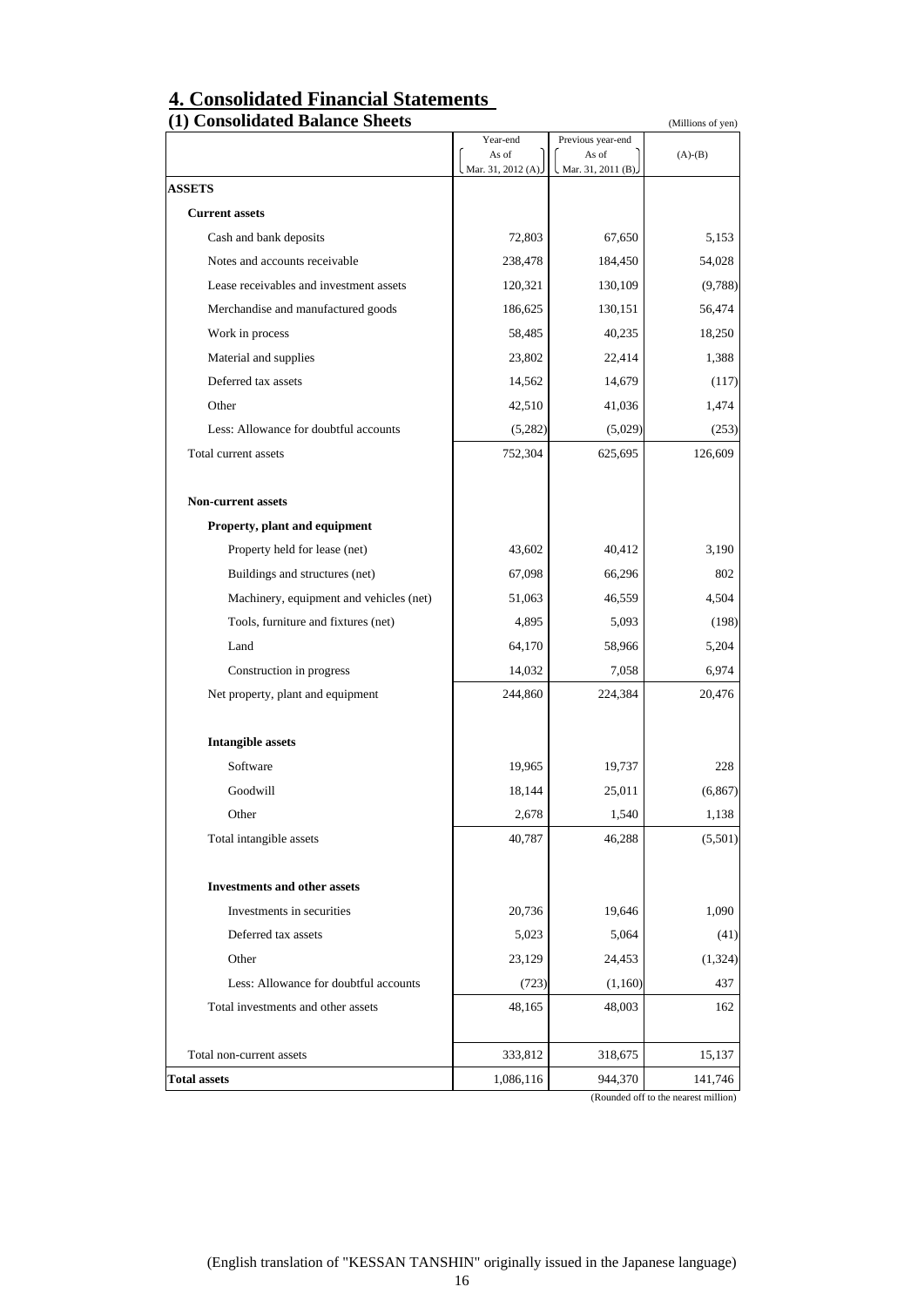| (Millions of yen)                            |                                         |                                                  |                |
|----------------------------------------------|-----------------------------------------|--------------------------------------------------|----------------|
|                                              | Year-end<br>As of<br>Mar. 31, 2012 (A). | Previous year-end<br>As of<br>Mar. 31, 2011 (B). | $(A)-(B)$      |
| <b>LIABILITIES</b>                           |                                         |                                                  |                |
| <b>Current liabilities</b>                   |                                         |                                                  |                |
| Notes and accounts payable                   | 192,880                                 | 150,318                                          | 42,562         |
| Short-term loans                             | 208,312                                 | 146,513                                          | 61,799         |
| Current portion of bonds                     | 20,060                                  | 210                                              | 19,850         |
| Income taxes payable                         | 18,367                                  | 15,774                                           | 2,593          |
| Provision for loss on disaster               | $\theta$                                | 1,204                                            | (1,204)        |
| Other                                        | 80,433                                  | 62,806                                           | 17,627         |
| Total current liabilities                    | 520,052                                 | 376,825                                          | 143,227        |
| <b>Non-current liabilities</b>               |                                         |                                                  |                |
| <b>Bonds</b>                                 | 30,010                                  | 50,070                                           | (20,060)       |
| Long-term loans                              | 130,522                                 | 130,975                                          | (453)          |
| Lease obligations                            | 8,564                                   | 8,757                                            | (193)          |
| Deferred tax liabilities                     | 10,567                                  | 9.836                                            | 731            |
| Retirement and severance benefits            | 12,021                                  | 11,483                                           | 538            |
| Other                                        | 5,603                                   | 7,438                                            | (1,835)        |
| Total non-current liabilities                | 197,287                                 | 218,559                                          | (21, 272)      |
| <b>Total liabilities</b>                     | 717,339                                 | 595,384                                          | 121,955        |
| <b>Net assets</b>                            |                                         |                                                  |                |
| Shareholder's equity                         |                                         |                                                  |                |
| Common stock                                 | 81,577                                  | 81,577                                           | $\mathbf{0}$   |
| Capital surplus                              | 84,477                                  | 84,466                                           | 11             |
| Retained earnings                            | 183,728                                 | 165,980                                          | 17,748         |
| Treasury stock                               | (4,093)                                 | (4,526)                                          | 433            |
| Total shareholders' equity                   | 345,689                                 | 327,496                                          | 18,193         |
| Accumulated other comprehensive income       |                                         |                                                  |                |
| Net unrealized gain on securities            | 3,621                                   | 3,772                                            | (151)          |
| Deferred gains (losses) on hedges            | (1,713)                                 | (595)                                            | (1, 118)       |
| Foreign currency translation adjustment      | (25, 027)                               | (24, 567)                                        | (460)          |
| Total accumulated other comprehensive income | (23, 119)                               | (21, 390)                                        | (1, 729)       |
| Subscription rights to shares                | 766                                     | 766                                              | $\overline{0}$ |
| <b>Minority interests</b>                    | 45,441                                  | 42,114                                           | 3,327          |
| Total net assets                             | 368,777                                 | 348,986                                          | 19,791         |
| <b>Total liabilities and net assets</b>      | 1,086,116                               | 944,370                                          | 141,746        |

(Rounded off to the nearest million)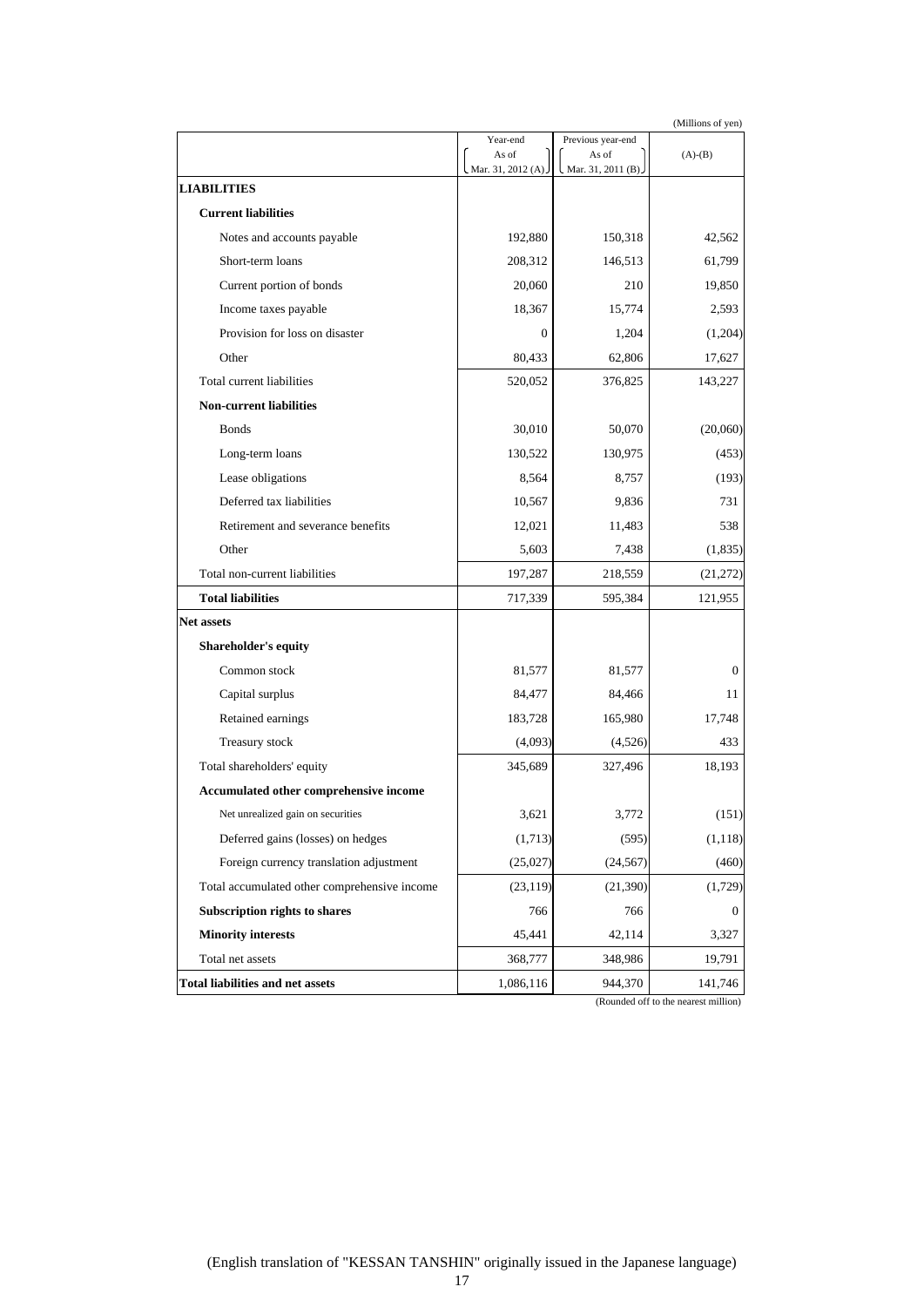| (2) Consolidated Statements of Income and Comprehensive Income |
|----------------------------------------------------------------|
| <b>Consolidated Statements of Income</b>                       |

| <b>Consolidated Statements of Income</b>                                                 | (Millions of yen)                       |                                         |                        |
|------------------------------------------------------------------------------------------|-----------------------------------------|-----------------------------------------|------------------------|
|                                                                                          | Current fiscal year                     | Previous fiscal year                    |                        |
|                                                                                          | For the year ended<br>Mar. 31, 2012 (A) | For the year ended<br>Mar. 31, 2011 (B) | $(A)/(B)\times 100(%)$ |
|                                                                                          |                                         |                                         | %                      |
| <b>Net sales</b>                                                                         | 817,143                                 | 773,769                                 | 106                    |
| <b>Cost of sales</b>                                                                     | 606,643                                 | 587,953                                 | 103                    |
| Gross profit                                                                             | 210,500                                 | 185,816                                 | 113                    |
| Selling, general and administrative expenses                                             |                                         |                                         |                        |
| Packing and shipping expenses                                                            | 24,884                                  | 21,335                                  | 117                    |
| Employees' salaries                                                                      | 41,793                                  | 40,827                                  | 102                    |
| R&D expenditure                                                                          | 15,785                                  | 14,943                                  | 106                    |
| Other                                                                                    |                                         |                                         | 109                    |
|                                                                                          | 73,201                                  | 67,200                                  |                        |
| Total selling, general and administrative expenses                                       | 155,663                                 | 144,305                                 | 108                    |
| <b>Operating income</b>                                                                  | 54,837                                  | 41,511                                  | 132                    |
| Non-operating income                                                                     |                                         |                                         |                        |
| Interest income                                                                          | 3,147                                   | 3,208                                   | 98                     |
| Interest income from installment sales                                                   | 356                                     | 630                                     | 57                     |
| Dividends income                                                                         | 379                                     | 399                                     | 95                     |
| Gain on equity in earnings of affiliated companies                                       | 526                                     | 1,083                                   | 49                     |
| Foreign exchange gains, net                                                              | 917                                     | 3,152                                   | 29                     |
| Other                                                                                    | 4,923                                   | 3,467                                   | 142                    |
| Total non-operating income                                                               | 10,248                                  | 11,939                                  | 86                     |
| <b>Non-operating expenses</b>                                                            |                                         |                                         |                        |
| Interest expenses                                                                        | 11,587                                  | 8,867                                   | 131                    |
| Other                                                                                    | 1,787                                   | 2,671                                   | 67                     |
| Total non-operating expenses                                                             | 13,374                                  | 11,538                                  | 116                    |
| <b>Ordinary income</b>                                                                   | 51,711                                  | 41,912                                  | 123                    |
| <b>Extraordinary Income</b>                                                              |                                         |                                         |                        |
| Surrender value of insurance                                                             | $\boldsymbol{0}$                        | 1,582                                   |                        |
| Insurance income                                                                         | 1,003                                   | $\mathbf{0}$                            |                        |
| <b>Total Extraordinary Income</b>                                                        | 1,003                                   | 1,582                                   |                        |
| <b>Extraordinary losses</b>                                                              |                                         |                                         |                        |
| Losses on adjustment for changes of accounting standard for asset retirement obligations | $\boldsymbol{0}$                        | 203                                     |                        |
| Business structure improvement expenses                                                  | 374                                     | 315                                     | 119                    |
| Loss on valuation of investment securities                                               | 363                                     | $\mathbf{0}$                            |                        |
| Loss on disaster                                                                         | $\boldsymbol{0}$                        | 6,779                                   |                        |
| Retirement benefit expenses                                                              | 219                                     | $\mathbf{0}$                            |                        |
| Amortization of goodwill                                                                 | 1,629                                   | $\boldsymbol{0}$                        |                        |
| Other                                                                                    | $\boldsymbol{0}$                        | 452                                     |                        |
| Total extraordinary losses                                                               | 2,585                                   | 7,749                                   | 33                     |
| Income before income taxes and minority interests                                        | 50,129                                  | 35,745                                  | 140                    |
| <b>Income taxes</b>                                                                      |                                         |                                         |                        |
| Current                                                                                  | 17,818                                  | 17,754                                  | 100                    |
| Deferred                                                                                 | 1,749                                   | (2,259)                                 |                        |
| <b>Total income tax</b>                                                                  | 19,567                                  |                                         |                        |
|                                                                                          |                                         | 15,495                                  | 126                    |
| Income before minority interests                                                         | 30,562                                  | 20,250                                  | 151                    |
| <b>Minority interests</b>                                                                | 7,526                                   | 9,162                                   | 82                     |
| Net income                                                                               | 23,036                                  | 11,088                                  | 208                    |

(Rounded off to the nearest million)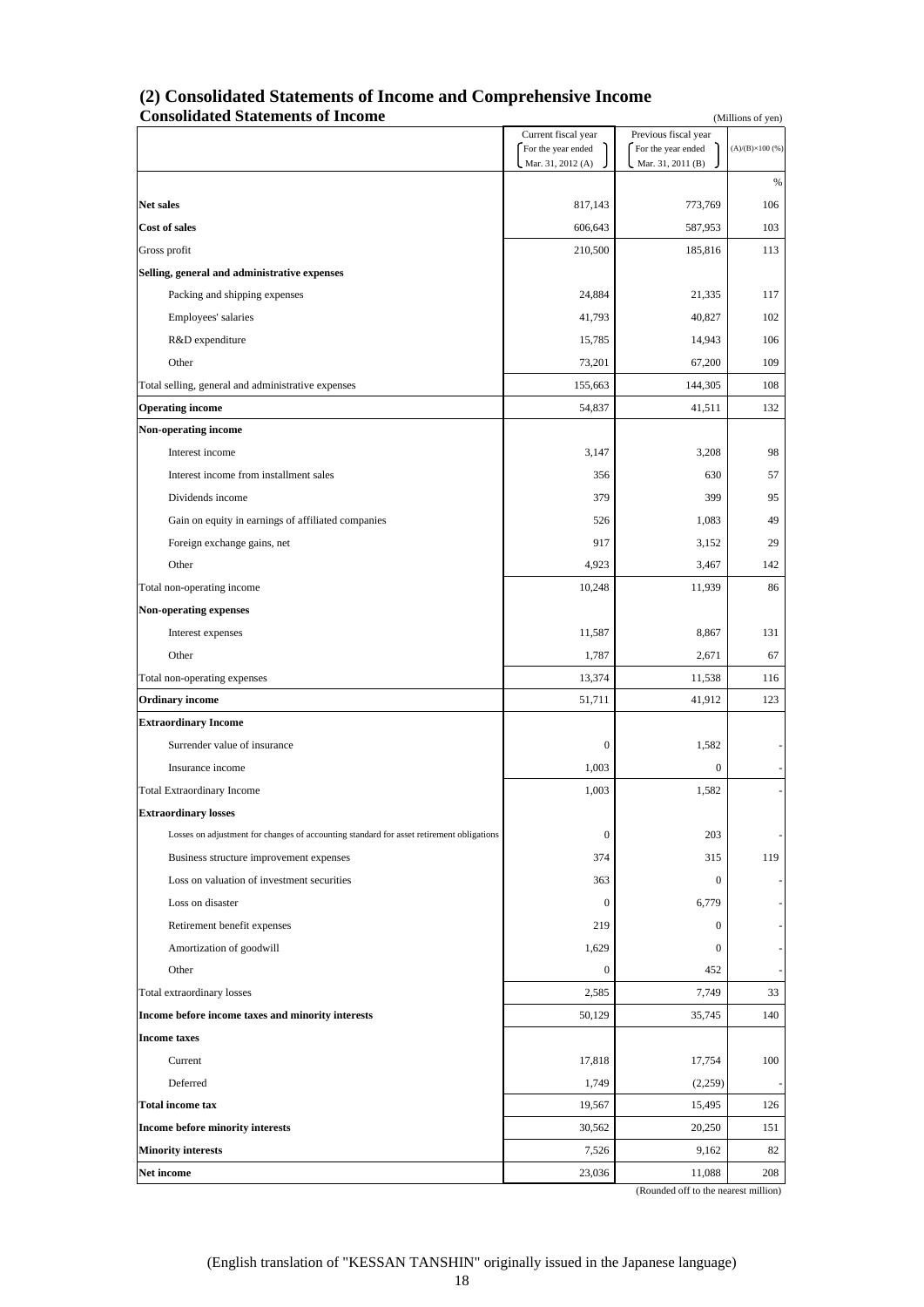| <b>Consolidated Statements of Comprehensive Income</b>                            |                                                                |                                                                 | (Millions of yen)      |
|-----------------------------------------------------------------------------------|----------------------------------------------------------------|-----------------------------------------------------------------|------------------------|
|                                                                                   | Current fiscal year<br>For the year ended<br>Mar. 31, 2012 (A) | Previous fiscal year<br>For the year ended<br>Mar. 31, 2011 (B) | $(A)/(B)\times 100(%)$ |
|                                                                                   | 30,562                                                         | 20,250                                                          | %<br>151               |
| Income before minority interests<br>Other comprehensive income                    |                                                                |                                                                 |                        |
| Net unrealized gain (loss) on securities                                          | (163)                                                          | 2,131                                                           |                        |
| Deferred gains (losses) on hedges                                                 | (1,127)                                                        | (90)                                                            |                        |
| Foreign currency translation adjustment                                           | 155                                                            | (9,262)                                                         |                        |
| Share of other comprehensive loss of companies accounted for by the equity-method | (267)                                                          | (818)                                                           |                        |
| Total other comprehensive income                                                  | (1,402)                                                        | (8,039)                                                         |                        |
| <b>Comprehensive income</b>                                                       | 29,160                                                         | 12,211                                                          | 239                    |
| Comprehensive income attributable to shareholders of the Company                  | 21,307                                                         | 4,410                                                           | 483                    |
| Comprehensive income attributable to minority interests                           | 7,853                                                          | 7,801                                                           | 101                    |
|                                                                                   |                                                                | (Rounded off to the nearest million)                            |                        |

(English translation of "KESSAN TANSHIN" originally issued in Japanese language)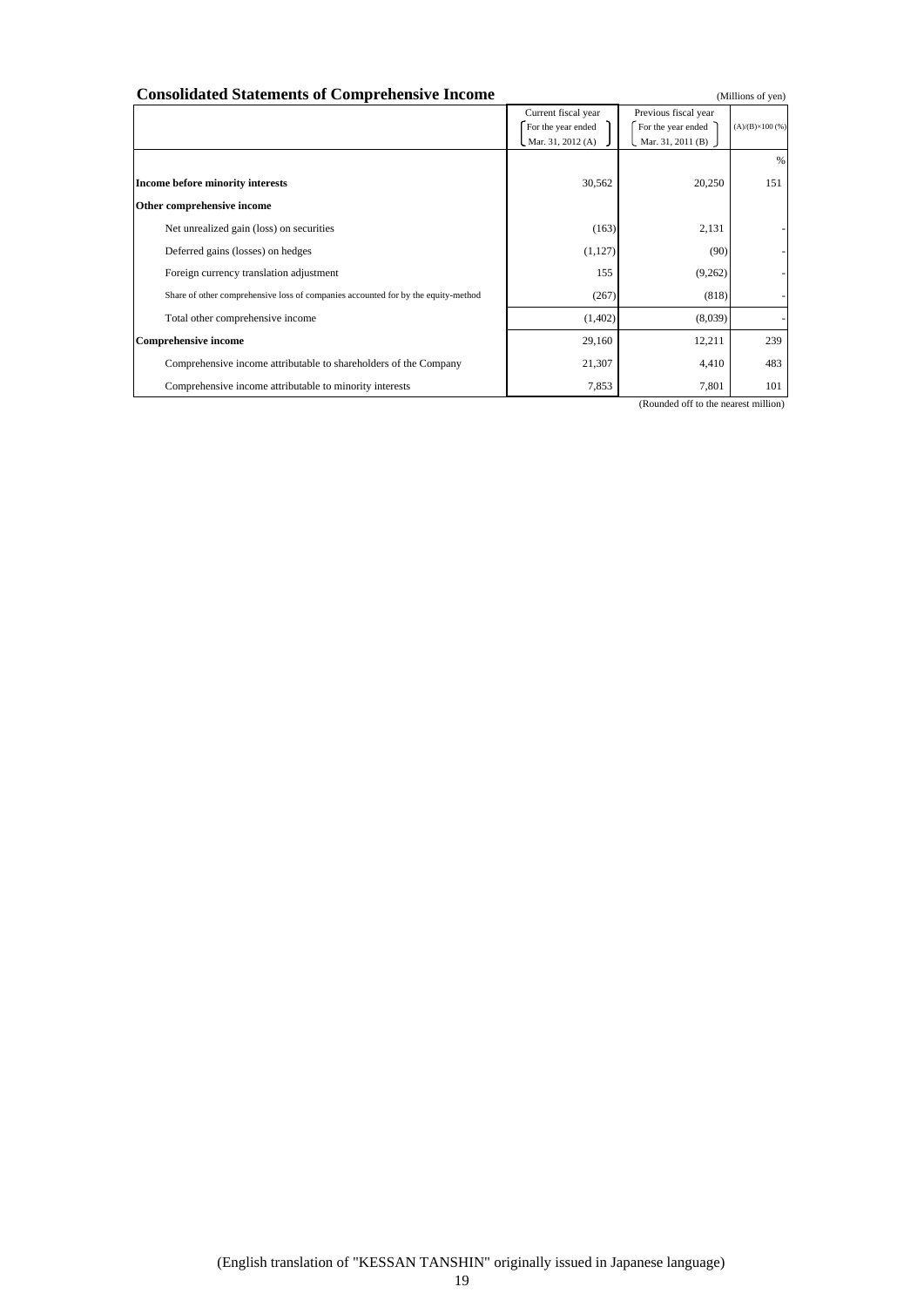| (3) Consolidated Statements of Net Assets                                                        |                                           | (Millions of yen)                          |
|--------------------------------------------------------------------------------------------------|-------------------------------------------|--------------------------------------------|
|                                                                                                  | Current fiscal year<br>For the year ended | Previous fiscal year<br>For the year ended |
|                                                                                                  | Mar. 31, 2012                             | Mar. 31, 2011                              |
| <b>Shareholders' Equity</b>                                                                      |                                           |                                            |
| <b>Common stock</b>                                                                              |                                           |                                            |
| Balance at beginning of year                                                                     | 81,577                                    | 81,577                                     |
| Changes during the period<br>Total changes during the period                                     | $\boldsymbol{0}$                          | 0                                          |
| Balance at end of year                                                                           | 81,577                                    | 81,577                                     |
|                                                                                                  |                                           |                                            |
| <b>Capital surplus</b><br>Balance at beginning of year                                           | 84,466                                    | 84,468                                     |
| Changes during the period                                                                        |                                           |                                            |
| Disposal of treasury stock                                                                       | 11                                        | (2)                                        |
| Total changes during the period<br>Balance at end of year                                        | 11<br>84,477                              | (2)<br>84,466                              |
|                                                                                                  |                                           |                                            |
| <b>Retained earnings</b>                                                                         |                                           |                                            |
| Balance at beginning of year<br>Changes during the period                                        | 165,980                                   | 158,063                                    |
| Cash dividends                                                                                   | (5, 287)                                  | (3,171)                                    |
| Net income                                                                                       | 23,036                                    | 11,088                                     |
| Total changes during the period                                                                  | 17,748                                    | 7,917                                      |
| Balance at end of year                                                                           | 183,728                                   | 165,980                                    |
| <b>Treasury stock</b>                                                                            |                                           |                                            |
| Balance at beginning of year                                                                     | (4, 526)                                  | (4,588)                                    |
| Changes during the period<br>Purchase of treasury stock                                          | (2)                                       | (5)                                        |
| Disposal of treasury stock                                                                       | 435                                       | 67                                         |
| Total changes during the period                                                                  | 433                                       | 62                                         |
| Balance at end of year                                                                           | (4,093)                                   | (4,526)                                    |
| <b>Total Shareholders' equity</b>                                                                |                                           |                                            |
| Balance at beginning of year                                                                     | 327,496                                   | 319,520                                    |
| Changes during the period                                                                        |                                           |                                            |
| Cash dividends<br>Net income                                                                     | (5, 287)<br>23,036                        | (3,171)<br>11,088                          |
| Purchase of treasury stock                                                                       | (2)                                       | (5)                                        |
| Disposal of treasury stock                                                                       | 446                                       | 64                                         |
| Total changes during the period<br>Balance at end of year                                        | 18,193<br>345,689                         | 7,976<br>327,496                           |
|                                                                                                  |                                           |                                            |
| Accumulated other comprehensive income                                                           |                                           |                                            |
| Net unrealized gain on securities                                                                | 3,772                                     | 1,625                                      |
| Balance at beginning of year<br>Changes during the period                                        |                                           |                                            |
| Net changes in items other than those in shareholder's equity                                    | (151)                                     | 2,147                                      |
| Total changes during the period                                                                  | (151)                                     | 2,147                                      |
| Balance at end of year                                                                           | 3,621                                     | 3,772                                      |
| Deferred gains (losses) on hedges                                                                |                                           |                                            |
| Balance at beginning of year                                                                     | (595)                                     | (501)                                      |
| Changes during the period<br>Net changes in items other than those in shareholder's equity       | (1,118)                                   | (94)                                       |
| Total changes during the period                                                                  | (1, 118)                                  | (94)                                       |
| Balance at end of year                                                                           | (1,713)                                   | (595)                                      |
| Foreign currency translation adjustments                                                         |                                           |                                            |
| Balance at beginning of year                                                                     | (24, 567)                                 | (15, 836)                                  |
| Changes during the period                                                                        |                                           |                                            |
| Net changes in items other than those in shareholder's equity<br>Total changes during the period | (460)<br>(460)                            | (8,731)                                    |
| Balance at end of year                                                                           | (25,027)                                  | (8,731)<br>(24, 567)                       |
|                                                                                                  |                                           |                                            |
| Total accumulated other comprehensive income                                                     |                                           |                                            |
| Balance at beginning of year<br>Changes during the period                                        | (21,390)                                  | (14, 712)                                  |
| Net changes in items other than those in shareholder's equity                                    | (1, 729)                                  | (6,678)                                    |
| Total changes during the period                                                                  | (1, 729)                                  | (6, 678)                                   |
| Balance at end of year                                                                           | (23, 119)                                 | (21, 390)                                  |
| Subscription rights to shares                                                                    |                                           |                                            |
| Balance at beginning of year                                                                     | 766                                       | 766                                        |
| Changes during the period<br>Net changes in items other than those in shareholder's equity       | $\boldsymbol{0}$                          | $\boldsymbol{0}$                           |
| Total changes during the period                                                                  | $\boldsymbol{0}$                          | $\mathbf{0}$                               |
| Balance at end of year                                                                           | 766                                       | 766                                        |
| <b>Minority interests</b>                                                                        |                                           |                                            |
| Balance at beginning of year                                                                     | 42,114                                    | 38,657                                     |
| Changes during the period                                                                        |                                           |                                            |
| Net changes in items other than those in shareholder's equity                                    | 3,327                                     | 3,457                                      |
| Total changes during the period<br>Balance at end of year                                        | 3,327<br>45,441                           | 3,457<br>42,114                            |
|                                                                                                  |                                           |                                            |
| <b>Total Net Assets</b>                                                                          |                                           |                                            |
| Balance at beginning of year<br>Changes during the period                                        | 348,986                                   | 344,231                                    |
| Cash dividends                                                                                   | (5,287)                                   | (3,171)                                    |
| Net income                                                                                       | 23,036                                    | 11,088                                     |
| Purchase of treasury stock                                                                       | (2)<br>446                                | (5)<br>64                                  |
| Disposal of treasury stock<br>Net changes in items other than those in shareholder's equity      | 1,598                                     | (3,221)                                    |
| Total changes during the period                                                                  |                                           |                                            |
| Balance at end of year                                                                           | 19,791<br>368,777                         | 4,755<br>348,986                           |

(English translation of "KESSAN TANSHIN" originally issued in Japanese language) 20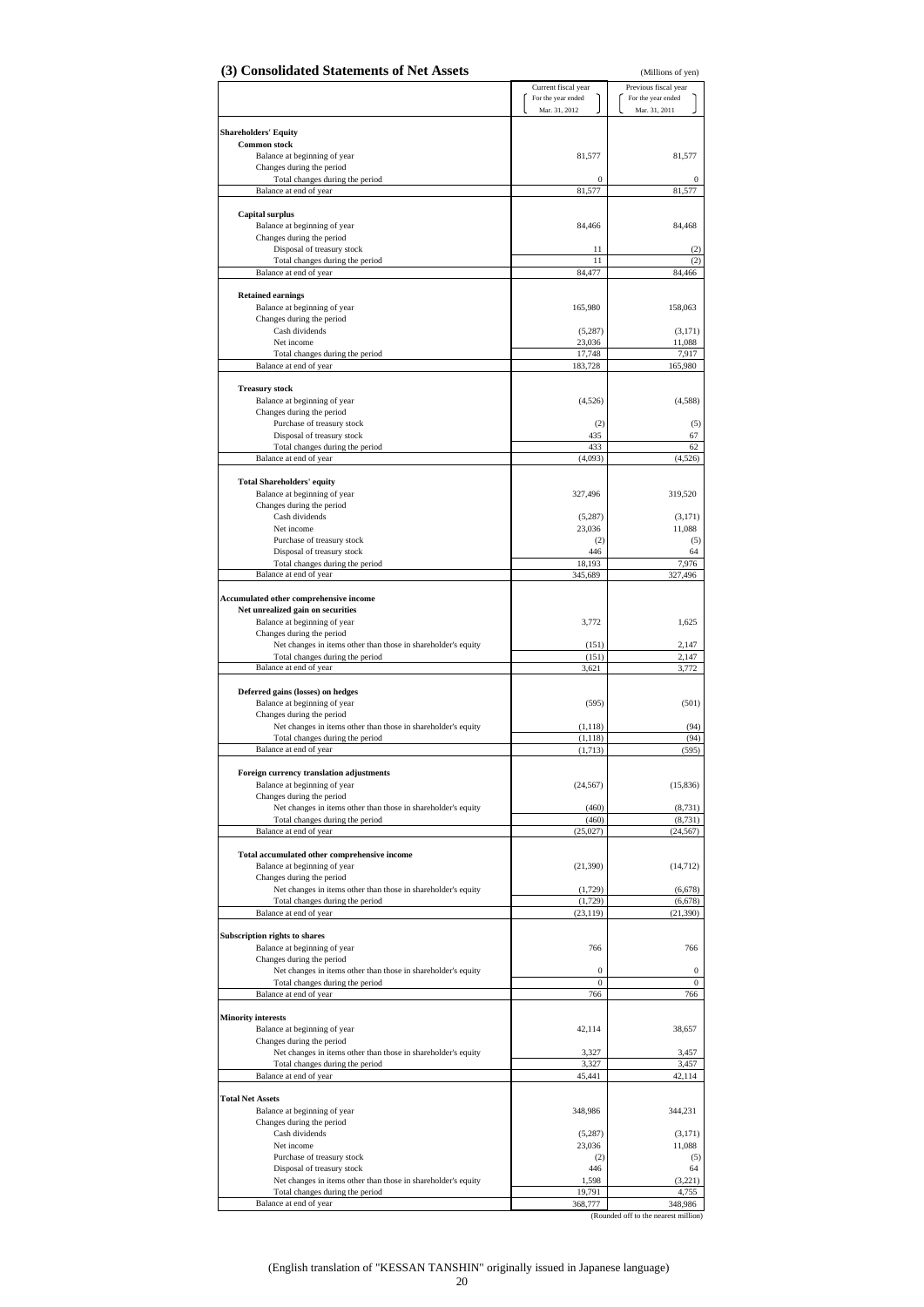## **(4) Consolidated Statements of Cash Flows** (Millions of yen)

|                                                                | Current fiscal year<br>For the year ended | Previous fiscal year<br>For the year ended |
|----------------------------------------------------------------|-------------------------------------------|--------------------------------------------|
|                                                                | Mar. 31, 2012                             | Mar. 31, 2011                              |
| <b>Cash flows from operating activities</b>                    |                                           |                                            |
| Income before income taxes and minority interests              | 50,129                                    | 35,745                                     |
| Depreciation and amortization                                  | 39,571                                    | 38,112                                     |
| Decrease in allowance for doubtful accounts                    | (193)                                     | (1, 381)                                   |
| Interest and dividends income                                  | (3,526)                                   | (3,607)                                    |
| Interest expenses                                              | 11,587                                    | 8,867                                      |
| Amortization of goodwill and negative goodwill                 | 7,561                                     | 6,513                                      |
| Gains on equity earnings of affiliated companies               | (526)                                     | (1,083)                                    |
| Increase in notes and accounts receivable                      | (53, 463)                                 | (30, 861)                                  |
| Decrease (Increase) in lease receivables and investment assets | 12,826                                    | (42, 714)                                  |
| Decrease (Increase) in inventories                             | (76, 174)                                 | 5,314                                      |
| Purchase of property held for lease                            | (14, 476)                                 | (13, 478)                                  |
| Sales of property held for lease                               | 2,385                                     | 2,332                                      |
| Increase in notes and accounts payable                         | 43,961                                    | 37,901                                     |
| Gains on sales of property, plant and equipment                | (1,031)                                   | (1,888)                                    |
| Other, net                                                     | 9,485                                     | 1,498                                      |
| Sub-total                                                      | 28,116                                    | 41,270                                     |
| Income taxes paid                                              | (17,028)                                  | (13, 875)                                  |
| Net cash provided by operating activities                      | 11,088                                    | 27,395                                     |
|                                                                |                                           |                                            |
| <b>Cash flows from investing activities</b>                    |                                           |                                            |
| Acquisitions of property, plant and equipment                  | (33,519)                                  | (17,663)                                   |
| Proceeds from sale of property, plant and equipment            | 348                                       | 174                                        |
| Purchase of intangible assets                                  | (6,318)                                   | (4,133)                                    |
| Purchase of investments in securities                          | (3,246)                                   | (1, 596)                                   |
| Proceeds from sale of investments in securities                | 80                                        | 87                                         |
| Interest and dividends received                                | 3,558                                     | 3,599                                      |
| Dividends received from affiliated companies                   | 58                                        | 41                                         |
| Other, net                                                     | (5)                                       | (1,277)                                    |
| Net cash used in investing activities                          | (39,044)                                  | (20, 768)                                  |
| <b>Cash flows from financing activities</b>                    |                                           |                                            |
| Net increase in short-term loans                               | 38,978                                    | 6,239                                      |
| Proceeds from long-term loans                                  | 52,325                                    | 49,662                                     |
| Repayments of long-term loans                                  | (32, 643)                                 | (21, 343)                                  |
| Repayments of lease obligations                                | (2,914)                                   | (3,160)                                    |
| Repayment of bonds                                             | (210)                                     | (1,510)                                    |
| Interest paid                                                  | (11, 647)                                 | (8,617)                                    |
| Dividends paid to shareholders                                 | (5,287)                                   | (3,173)                                    |
| Dividends paid to minority shareholders by subsidiaries        | (3,823)                                   | (3,507)                                    |
| Proceeds from stock issuance to minority shareholders          | 31                                        | $\mathbf{0}$                               |
| Proceeds from disposal of treasury stock                       | 43                                        | 64                                         |
| Purchase of treasury stock                                     | (2)                                       | (6)                                        |
| Other, net                                                     | 6                                         | (3)                                        |
| Net cash provided by financing activities                      | 34,857                                    | 14,646                                     |
| Effect of exchange rate changes on cash and cash equivalents   | (552)                                     | (3,877)                                    |
| Net increase in cash and cash equivalents                      | 6,349                                     | 17,396                                     |
| Cash and cash equivalents at beginning of year                 | 74,710                                    | 57,314                                     |
| Cash and cash equivalents at end of period                     | 81,059                                    | 74,710                                     |

(Rounded off to the nearest million)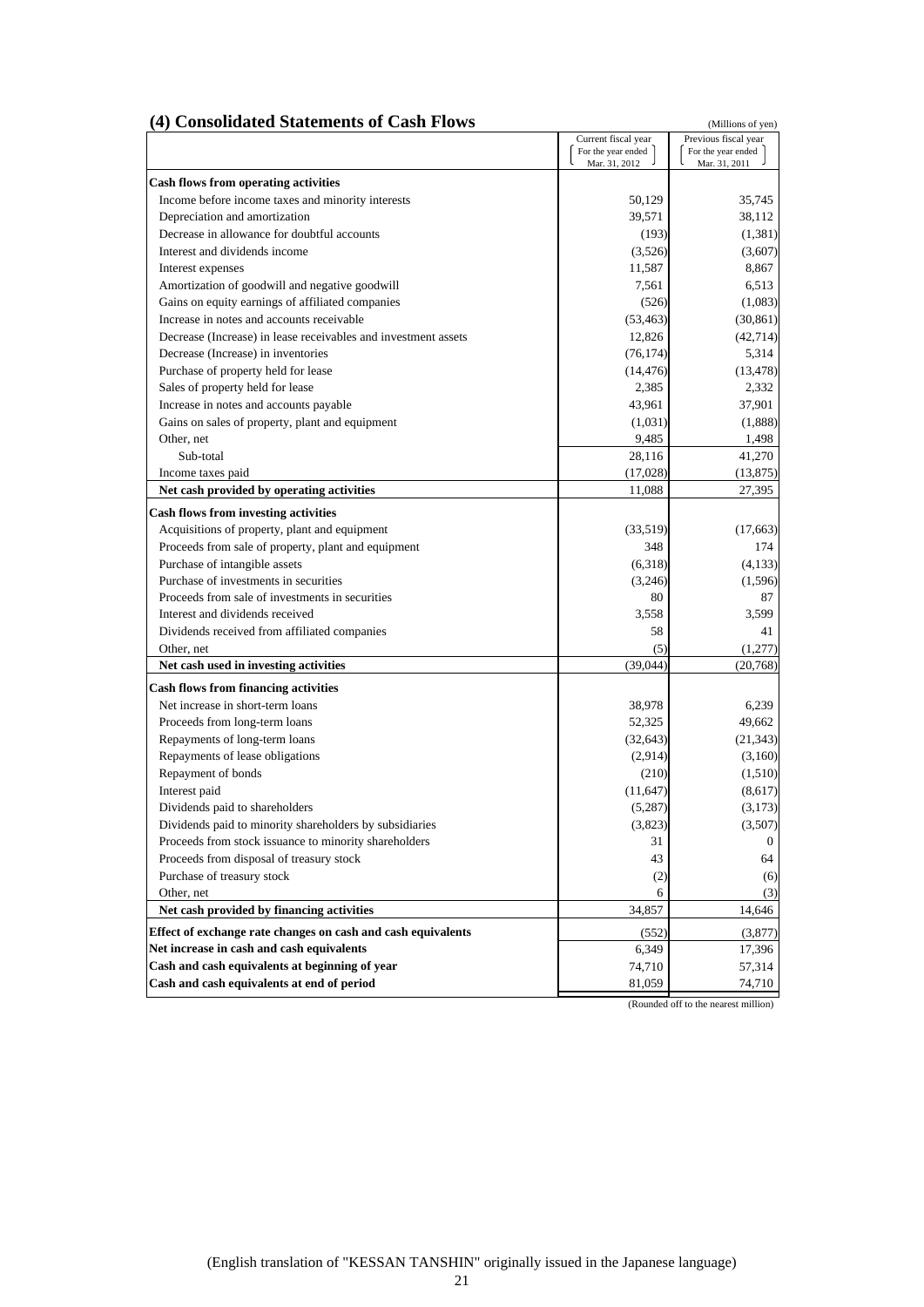- (5) Notes on the preconditions for a going concern: None
- (6) Important matters that form the basis for compiling consolidated financial statements

## **1. Scope of consolidation**

Number of consolidated subsidiaries: 61

- (1) Main consolidated subsidiaries
	- 1) TCM Corporation
	- 2) Hitachi Construction Machinery Tierra Co., Ltd.
	- 3) Hitachi Construction Machinery Camino Co., Ltd.
	- 4) Hitachi Construction Machinery REC Co., Ltd.
	- 5) Hitachi Sumitomo Heavy Industries Construction Crane Co., Ltd.
	- 6) Hitachi Construction Machinery (China) Co., Ltd.
	- 7) Hitachi Construction Machinery (Shanghai) Co., Ltd.
	- 8) Telco Construction Equipment Co., Ltd.
	- 9) Hitachi Construction Machinery Asia and Pacific Pte. Ltd.
	- 10) PT. Hitachi Construction Machinery Indonesia
	- 11) Hitachi Construction Machinery (Europe) N.V.
	- 12) Hitachi Construction Machinery Holding U.S.A. Corporation
	- 13) Hitachi Construction Truck Manufacturing Ltd.

(2) Number of newly consolidated subsidiaries: 3

- 1) Hitachi Construction Machinery Eurasia Manufacturing LLC
- 2) Suzhuou Chengya Construction Machinery Co., Ltd.
- 3) TCM Forklift (M) SDN. BHD.

(3) Number of excluded consolidated subsidiaries: 3

- 1) Exclusion of Hitachi Construction Machinery Comec Co., Ltd. by merger
- 2) Exclusion of Tacom Manufacturing Co., Ltd. by merger
- 3) Exclusion of Baryval Assistencial Technicia S.L. by merger

## **2. Application of the equity method**

Number of affiliates subject to the equity method: 13

(1) Main affiliates subject to the equity method

- 1) Deere-Hitachi Construction Machinery Corporation
- 2) Koken Boring Machine Co., Ltd.
- 3) KCM Corporation
- (2) Number of new affiliates subject to the equity method: 3

## **3. Date of settlement of accounts for consolidated subsidiaries**

Below is a list of the consolidated subsidiaries that settle their accounts on a date different from the rest of the consolidated Group.

- 1) Hitachi Construction Machinery Holding U.S.A. Corporation
- 2) Hitachi Construction Machinery (China) Co., Ltd.
- 3) Hitachi Construction Machinery (Shanghai) Co., Ltd.

Others: 10

To create the consolidated financial statement, the company uses the financial statements of these subsidiaries, which is made by provisional account settlement as of March 31.

Disclosure of items other than those above has been omitted because there were no significant changes to these items as listed in the recent statutory Financial Report (submitted on June 21, 2011).

(English translation of "KESSAN TANSHIN" originally issued in Japanese language.)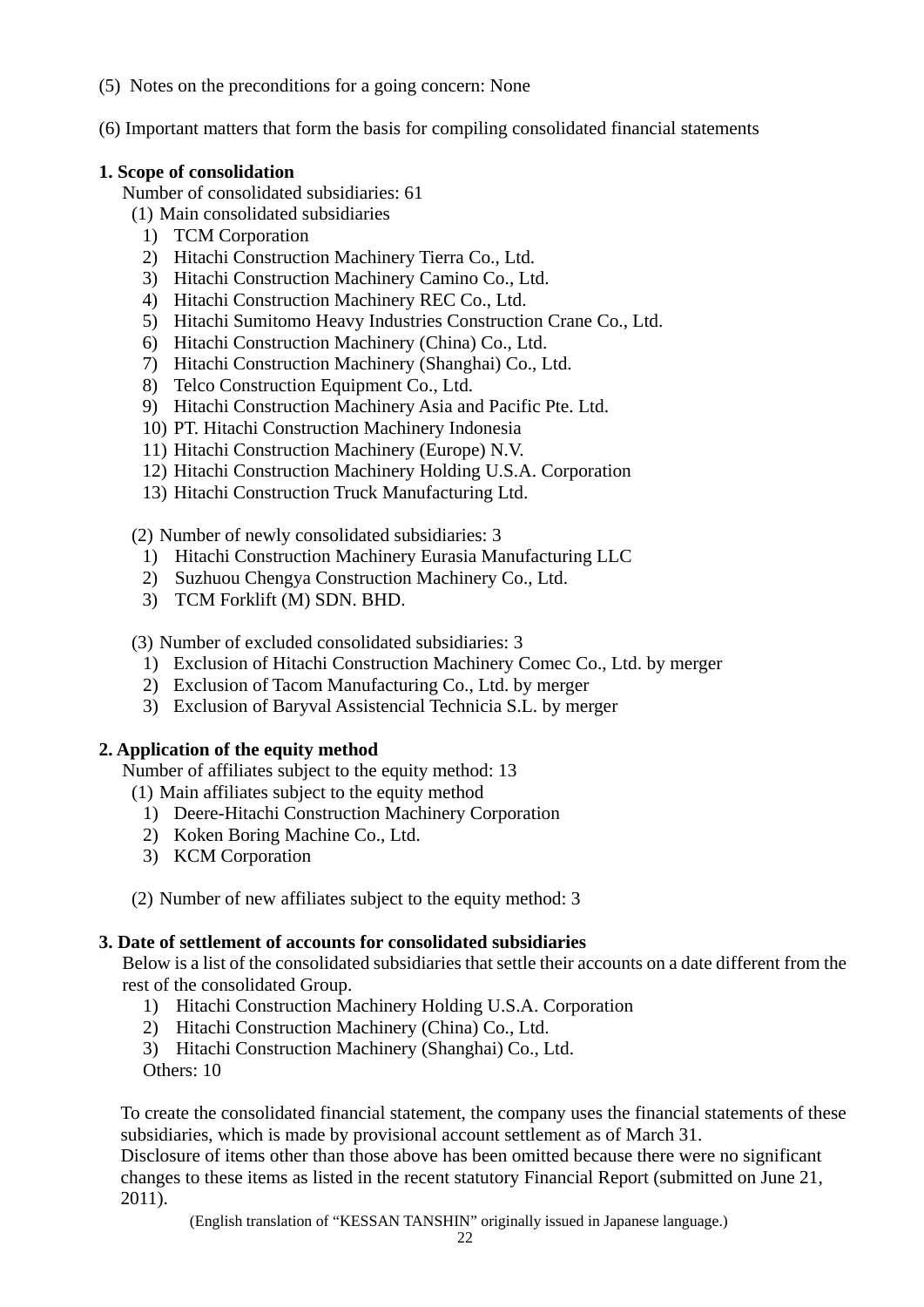## **Additional Information**

From the current fiscal year, the Company has been applying the "Accounting Standard for Accounting Changes and Error Corrections (ASBJ Statement No.24, December 4, 2009)" and the "Guidance on Accounting Changes and Error Corrections (ASBJ Guidance No.24, December 4, 2009)" to accounting changes and error corrections made to prior period financial statements after April 1, 2011.

(7) Notes on consolidated financial statements

## **Segment Information**

## **A. Reportable segment information**

## **1. Overview of reportable segment**

The Company's reportable segments are its structural units, for which separate financial information is available, and which are subject to periodic review by the Board of Directors in order to assist decision-making on the allocation of managerial resources and assessment of business performance.

The Company has established business groups organized by product and service in its headquarters, and each business group formulates comprehensive strategies and promotes business activities both domestically and overseas. Based on the business groups above, the Company is organized according to product and service segments, and the following two are the reporting segments: the construction machinery business and the industrial vehicle business. The construction machinery business produces hydraulic excavators, ultra-large excavators, wheel loaders, and crawler cranes, while the industrial vehicle business produces forklifts and skid steer loaders.

## **2. Method of computing the amounts of sales and income (loss), assets, liabilities, and other items by each reportable segment**

Accounting procedures of the business segment are the same as described in the statement of "Important matters that form the basis for compiling consolidated financial statements".

## **3. Information about the amounts of sales and income (loss), assets, liabilities, and other items by each reportable segment.**

|                                    | Fiscal Year ended March 31, 2012 (From April 1, 2011 to March 31, 2012) |                     |           |
|------------------------------------|-------------------------------------------------------------------------|---------------------|-----------|
|                                    | Construction                                                            | Industrial vehicles |           |
|                                    | machinery business                                                      | business            | (Note)    |
| Net sales                          |                                                                         |                     |           |
| Net sales to outside.<br>customers | 749,777                                                                 | 67,366              | 817,143   |
| Inter-segment sales/transfers      | 0                                                                       | 0                   | $\theta$  |
| Total                              | 749,777                                                                 | 67,366              | 817,143   |
| Segment income                     | 53,720                                                                  | 1,117               | 54,837    |
| Segment assets                     | 1,039,501                                                               | 46,615              | 1,086,116 |

(English translation of "KESSAN TANSHIN" originally issued in Japanese language.)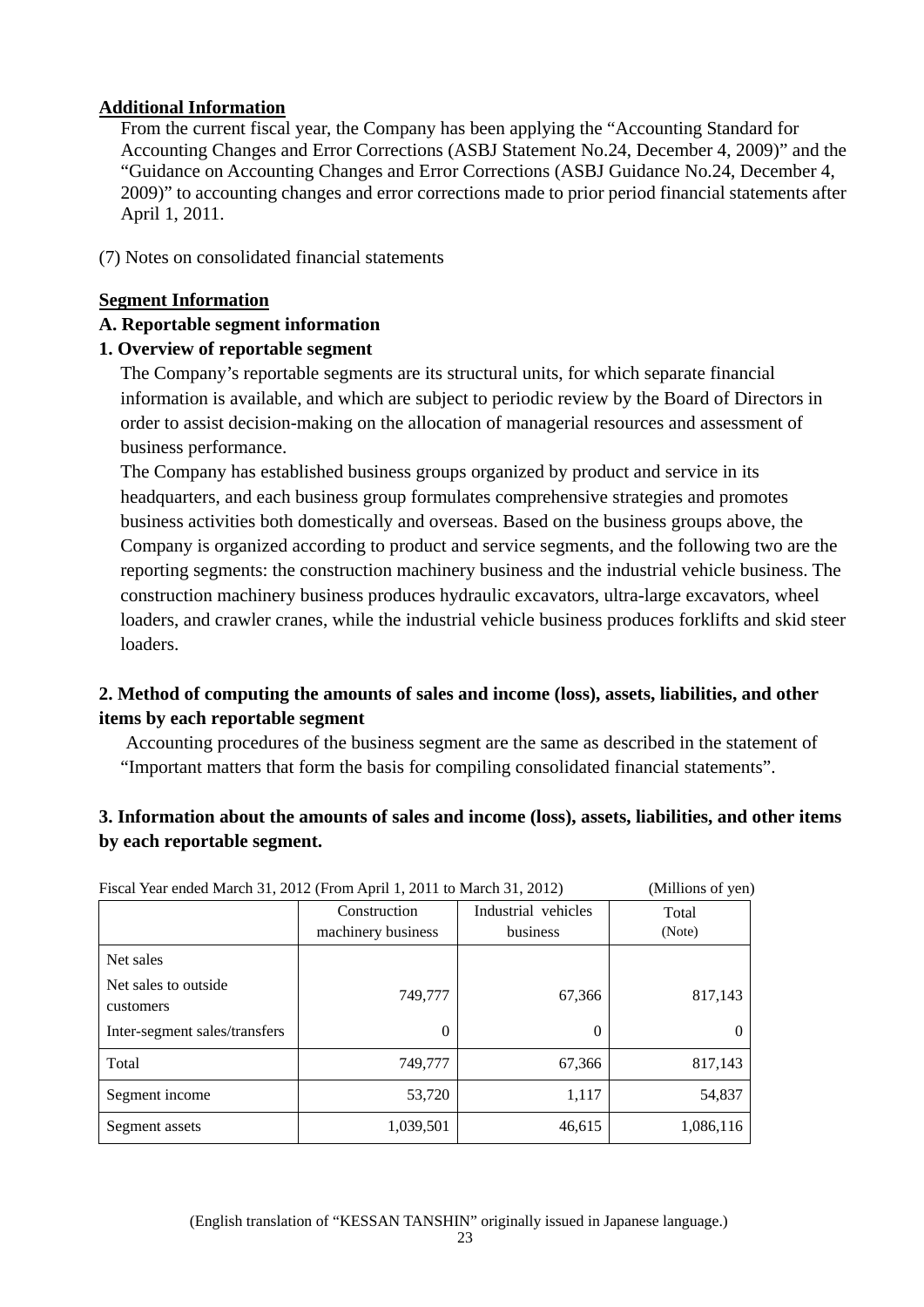| Fiscal Year ended March 31, 2011 (From April 1, 2010 to March 31, 2011) |                    | (Millions of yen)   |         |
|-------------------------------------------------------------------------|--------------------|---------------------|---------|
|                                                                         | Construction       | Industrial vehicles | Total   |
|                                                                         | machinery business | business            | (Note)  |
| Net sales                                                               |                    |                     |         |
| Net sales to outside.<br>customers                                      | 712,926            | 60,843              | 773,769 |
| Inter-segment sales/transfers                                           | $\theta$           | $\Omega$            | 0       |
| Total                                                                   | 712,926            | 60,843              | 773,769 |
| Segment income                                                          | 40,316             | 1.195               | 41,511  |
| Segment assets                                                          | 897,681            | 46,689              | 944,370 |

Note: Segment income agrees with the operating income stated on the Consolidated Statements of Income.

\*The Company has signed a definitive contract with UniCarriers Corporation to transfer all issued shares of TCM Corporation, which operates industrial vehicle business. For detailed information, please refer to '4.Consolidated Financial Statements (7) Notes on consolidated financial statements (Important Subsequent Events)' on page 26.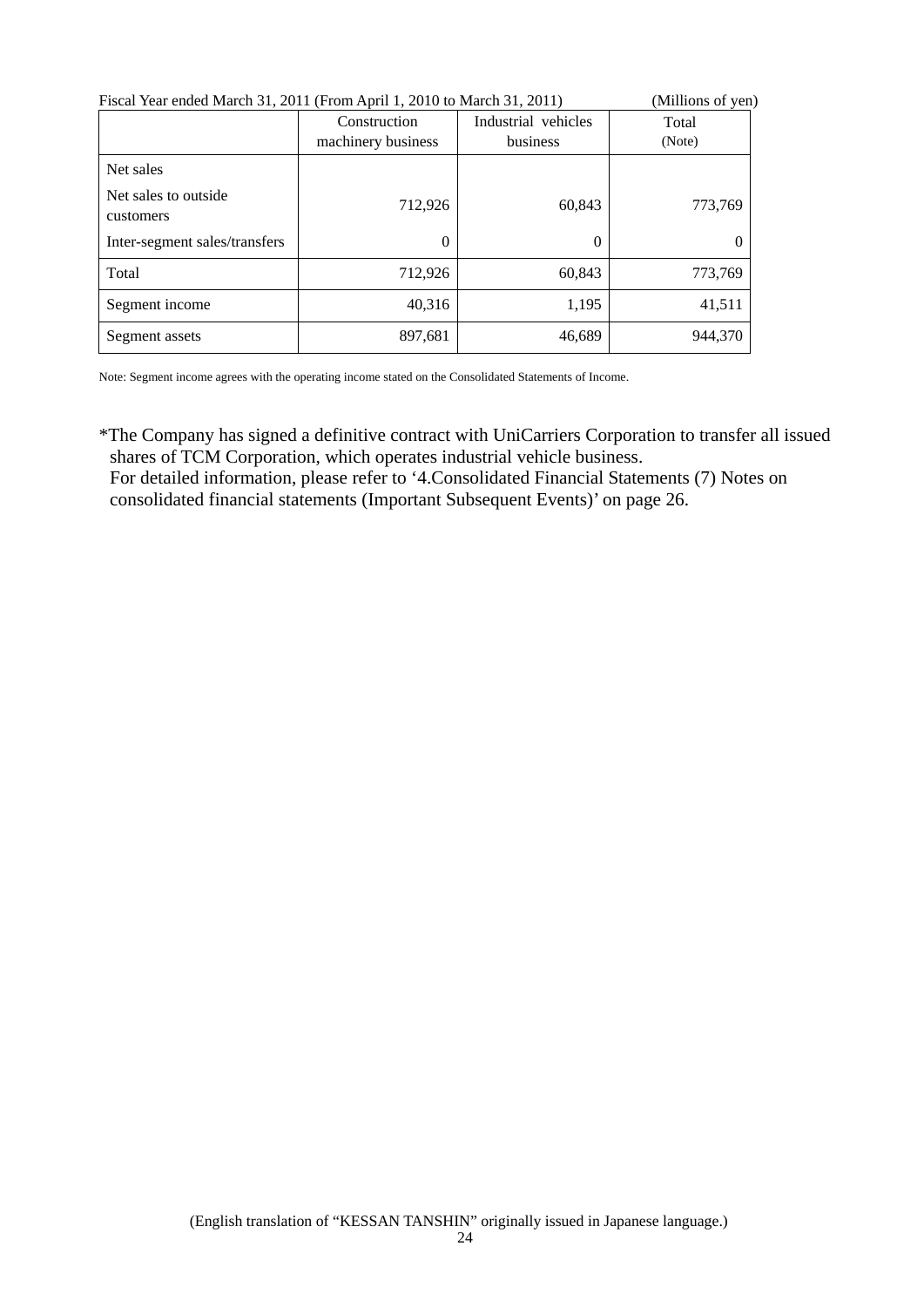## **Per share information**

|                                                     | Fiscal year ended<br>March 31, 2012 | Fiscal year ended<br>March 31, 2011 |
|-----------------------------------------------------|-------------------------------------|-------------------------------------|
|                                                     | Yen                                 | Yen                                 |
| Net assets per share                                | 1,522.86                            | 1,447.52                            |
| Net income per share                                | 108.88                              | 52.44                               |
| Net income per share after adjustments for dilution | 108.86                              | 52.41                               |

#### Note: Basic data for calculations

## 1. Net assets per share

|                                                                                     | Fiscal year ended<br>March 31, 2012 | Fiscal year ended<br>March 31, 2011 |
|-------------------------------------------------------------------------------------|-------------------------------------|-------------------------------------|
| Total amount of net assets on consolidated balance sheets<br>(millions of yen)      | 368,777                             | 348,986                             |
| Amount of net assets associated with common shares<br>(millions of yen)             | 322,570                             | 306,106                             |
| Primary breakdown of amount differentials<br>(millions of yen)                      |                                     |                                     |
| New share acquisition rights                                                        | 766                                 | 766                                 |
| Held by minority shareholders                                                       | 45,441                              | 42,114                              |
| Number of common shares issued<br>(shares)                                          | 215, 115, 038                       | 215, 115, 038                       |
| Number of common shares that are treasury shares<br>(shares)                        | 3,296,336                           | 3,645,459                           |
| Number of common shares used in the calculation of net assets per share<br>(shares) | 211,818,702                         | 211,469,579                         |

#### 2. Net income per share and net income per share after dilution of latent shares

|                                                                                                                                   | Fiscal year ended<br>March 31, 2012 | Fiscal year ended<br>March 31, 2011 |
|-----------------------------------------------------------------------------------------------------------------------------------|-------------------------------------|-------------------------------------|
| Net income<br>(millions of yen)                                                                                                   | 23,036                              | 11.088                              |
| Amount not returned to common shareholders<br>(millions of yen)                                                                   | 0                                   |                                     |
| Net income associated with common shares<br>(millions of yen)                                                                     | 23,036                              | 11,088                              |
| Average number of common shares outstanding during the fiscal year<br>(shares)                                                    | 211,576,798                         | 211,435,743                         |
| Increase in common shares used for calculating net income per share after<br>dilution (shares)                                    |                                     |                                     |
| Stock purchase warrant                                                                                                            | 34,076                              | 115,742                             |
| Summary of latent shares not included in the calculation of fully diluted<br>net profit per share due to lack of dilution effect. |                                     |                                     |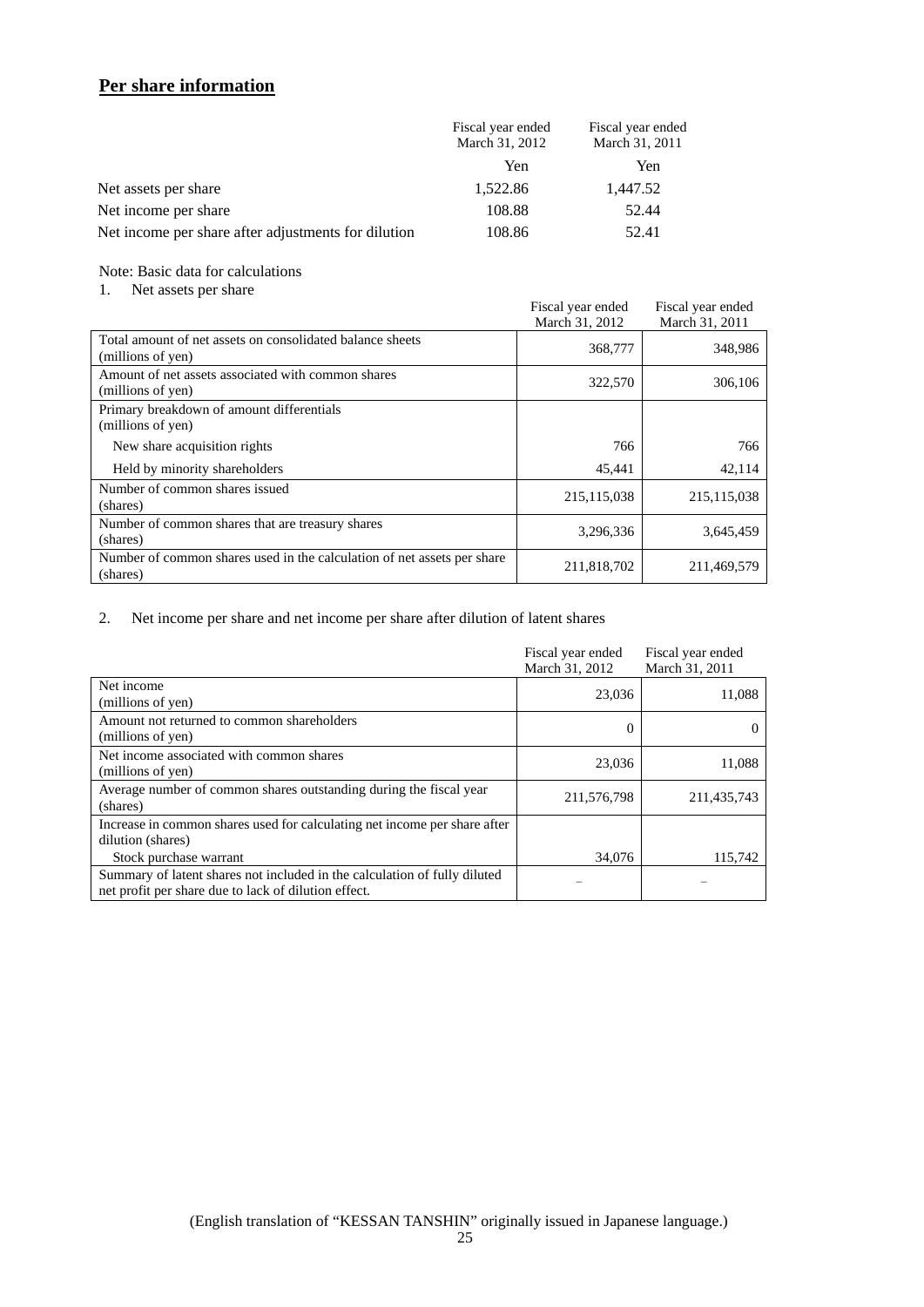## **Important Subsequent Events**

The Board of Directors of the Company resolved that all issued shares of TCM Corporation, a subsidiary of HCM, are transferred to the new company on November 29, 2011. On April 20, 2012, the Company signed a definitive contract because it reached a final agreement with the transferee company.

1. Purpose of transfer

To consolidate business resources resulting from the integration of subsidiaries of HCM and Nissan Motor Co., Ltd. under a new company which is established and operated mainly by the Innovation Network Corporation of Japan (INCJ), and to purse a growth strategy that would not have been possible if attempted by each individual company by providing funds from INCJ.

- 2. Overview of the transferee company
	- (1) Name of the transferee company
	- UniCarriers Corporation

 (Shareholders and ownership ratio of voting shares: INCJ: 53.3%, Hitachi Construction Machinery Co., Ltd.: 26.7%, Nissan Motor Co., Ltd.: 20.0%)

(2) Business description which is transferred

 Development, design, production and marketing of industrial vehicles such as folk lifts, special machinery and construction machinery

 (3) Schedule of transfer Summer, 2012

 (4) Name of company which is transferred TCM Corporation

 (5) Summary of transfer Number of shares to be transferred: 105,298,000 shares (Number of voting rights: 105,298,000)

(Percentage of total issued shares: 100%)

Amount of transfer: 30,000 million yen

There is a possibility of change because the amount is estimated at this time.